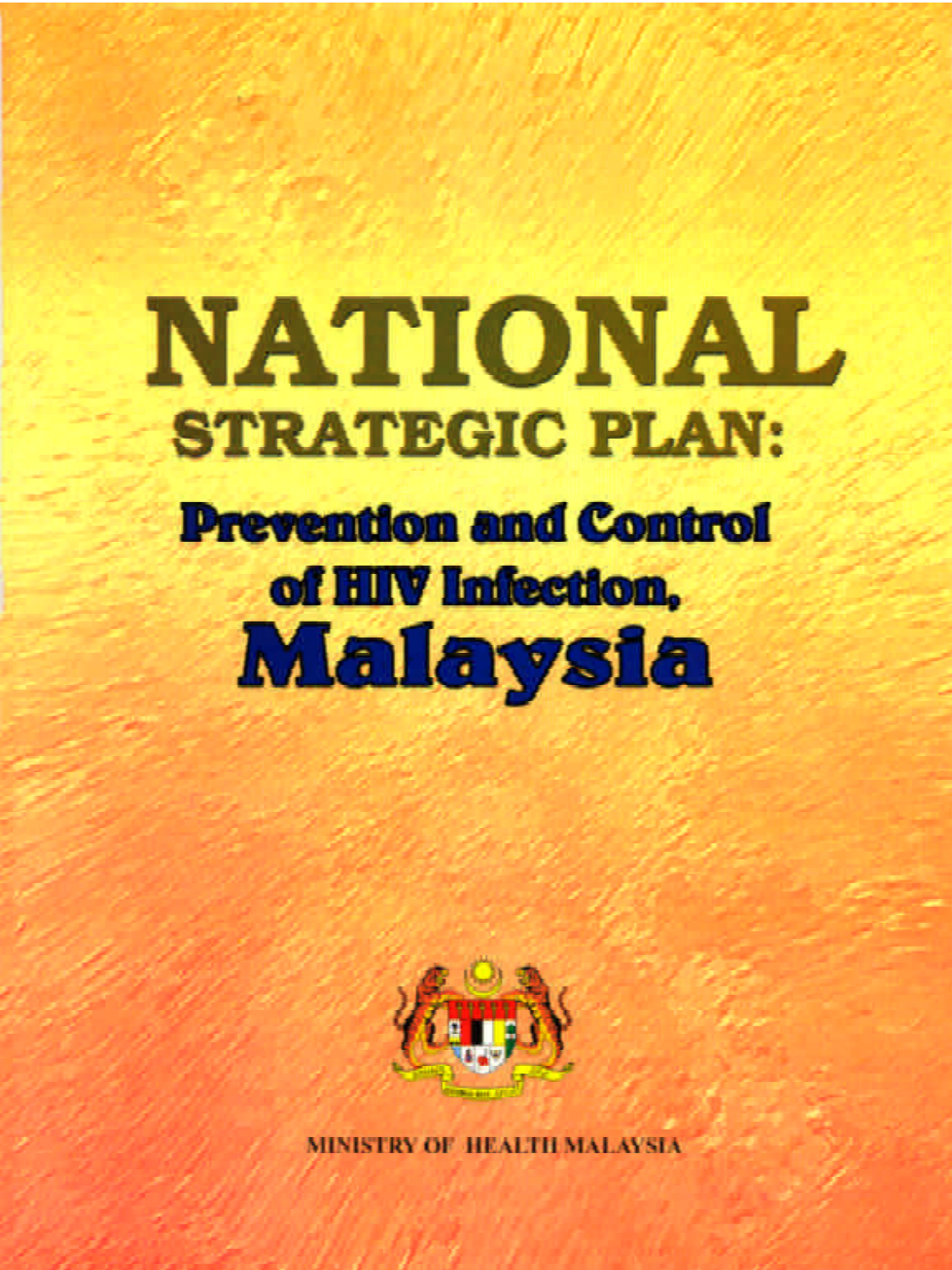**PERFACE** 

.................................................................................................................

The National Strategic Plan for the prevention and control of HIV Infection was formulated based on the recommendations made by the National Workshop organized by the AIDS/STD Section, Disease Control Division, and Ministry Of Health Malaysia. The two day workshop was held at the Institute of the Medical Research, Kuala Lumpur on the 25<sup>th</sup> and 26<sup>th</sup> May 1998. The participants in the workshop were representatives for various ministries, government agencies and the governmental organizations affiliated to the Malaysian AIDS Council.

The National Strategic Plan covered wide range of issues related to the prevention and control of HIV infection in the country, and the issues of care and support required for those infected and affected by the infection.

Emphasis I is given on the need to mobilize and initiate capacity building among the various government agencies and civil societies to respond to the HIV/AIDS epidemic. They need to participate and take initiative, and together to provide assistance and support in the fight against the spread of HIV infection at the same time to provide support and care to those in need.

It is hoped that, the National Strategic Plan would be able to provide some guidance to the various agencies, organizations, members of the society in their response to HIV/AIDS epidemic.

Director General of Health, Ministry of Health Malaysia.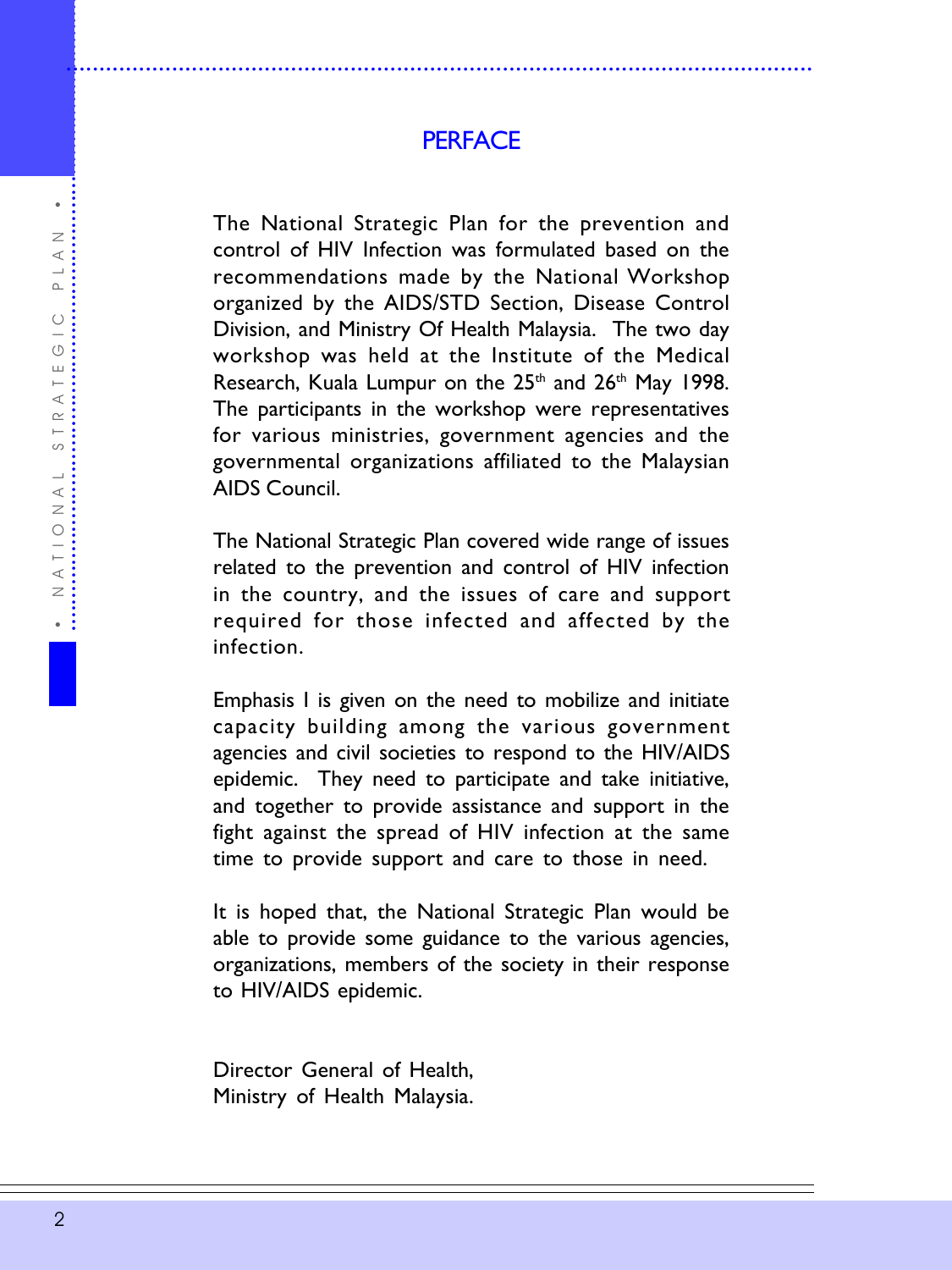## **[CONTENTS](#page-12-0)**

|                                       | <b>CONTENTS</b>                                                                           |                                                                                                                                                                                                                                                                                                                                                                                                                                                                                                                                                                                                                                                                                                                                                                              |                                                                                                               |                                                                                                                                                 |
|---------------------------------------|-------------------------------------------------------------------------------------------|------------------------------------------------------------------------------------------------------------------------------------------------------------------------------------------------------------------------------------------------------------------------------------------------------------------------------------------------------------------------------------------------------------------------------------------------------------------------------------------------------------------------------------------------------------------------------------------------------------------------------------------------------------------------------------------------------------------------------------------------------------------------------|---------------------------------------------------------------------------------------------------------------|-------------------------------------------------------------------------------------------------------------------------------------------------|
| Ι.<br>2.<br>3.<br>4<br>5.<br>6.<br>7. | <b>STRATEGIES</b><br>7. I<br>7.2<br>7.3<br>7.4<br>7.5<br>7.6<br>7.7<br>7.8<br>7.9<br>7.10 | <b>INTRODUCTION</b><br><b>ORGANISATION</b><br>VISION OF THE PROGRAMME<br>OBJECTIVES OF THE PLAN<br>SPECIFIC OBJECTIVES<br><b>GUIDING PRINCIPLES</b><br>Health education, health promotion and information<br>dissemination.<br>Ensure safety of blood transfusion services<br>HIV/AIDS surveillance<br>Provision of medical care and counseling services<br>STD prevention and control programme<br>Training of medical, health and other related staff<br>Inter-agency and inter-sectoral collaboration<br>Sharing of information and exchange of experience<br>International cooperation and collaboration<br>Continuous research and evaluation<br>7.11 Mobilization and capacity building<br>7.12 Care and support<br>7.13 Public Health Approach in HIV/AIDS prevention | T<br>2<br>$\overline{2}$<br>3<br>3<br>4<br>5<br>5<br>6<br>6<br>7<br>7<br>7<br>7<br>8<br>8<br>8<br>8<br>9<br>9 | Ζ<br>$\prec$<br>$\circlearrowright$<br>(5)<br><b>LLI</b><br>$\prec$<br>$\simeq$<br>S<br>$\prec$<br>$\geq$<br>О<br>$\vdash$<br>$\prec$<br>$\geq$ |
| 8.<br>9.<br>10.<br>Н.                 | H.L<br>11.2<br>11.3<br>11.4<br>11.5<br>11.6                                               | ROLE OF THE RELEVANT AGENCIES<br>ADMINISTRATIONAND COORDINATION<br><b>EXPECTED OUTCOMES</b><br><b>STRATEGIC PREVENTION ACTIVITIES</b><br>To establish a coordinated national response to<br>HIV/AIDS Epidemic.<br>To strengthen to surveillance system and to collect<br>adequate Information for programme planning and<br>evaluation.<br>To strengthen to prevention of the HIV transmission<br>To provide care and support to those infected and<br>affected by HIV/AIDS.<br>Training and research center<br>To safeguard the rights of people living with HIV infection<br>And AIDS.                                                                                                                                                                                     | 9<br>10<br>$\mathsf{L}$<br>12<br>13<br>15<br>20<br>23                                                         |                                                                                                                                                 |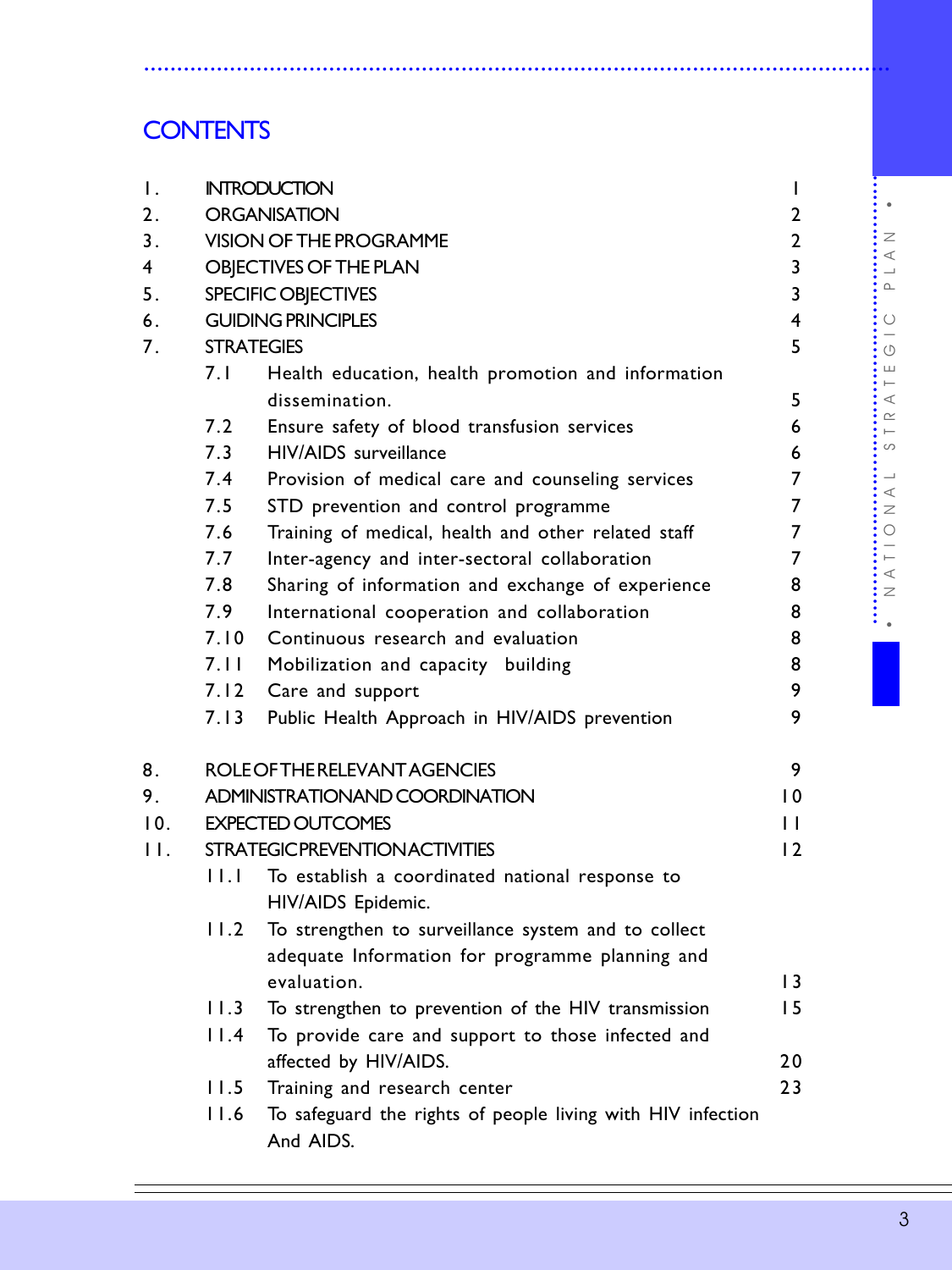## 1. INTRODUCTION

### 1.1 Global Context:

Since the first cases of Acquired Immune Deficiency Syndrome (AIDS) which were reported among male homosexuals in Los Angeles, United States in 1981, extensive research and investigation has been actively carried our worldwide. In 1983, Human Immune deficiency Virus (HIV), a virus that is capable of destroying the immunology capacity of an individual was identified. It was followed by the development of screening test to detect the anti-HIV antibody. This kit was made available commercially in 1984.

.................................................................................................................

The HIV/AIDS epidemic is believed to have started, in the late 70s, in Central and Eastern part of Africa and in the early 80s in North America. The epidemic has since spread, and to date no continent is spared from the epidemic and has affected nearly al countries in the world.

As estimated by WHO/UNAIDS, the cumulative total of people living with HIV/AIDS the world by the end of 1998 was 33.4 million. In 1998 the new HIV infections was estimated to be 5.8 million with 2.5 million deaths. A cumulative total number of deaths due to HIV/AIDS was estimated to be 13.9 million.

#### 1.2 Current Situation in Malaysia

The first AIDS case in Malaysia was reported in December 1986. An American of Malaysian origin was diagnosed as having Pneumocystis Carinii pneumonia. He was found to be infected with HIV. Since then the number of HIV cases reported to Ministry of Health have continued to rise. By the end of 1997, the cumulative total of HIV cases reported to Ministry of Health was 24,002 cases, out of which 1,386 were AIDS cases.

Most of the AIDS cases (71.8%) and the HIV infected persons (83.7%) are within the age group of 20 – 40 years of age. By ethnicity, the majority of the reported HIV infected individuals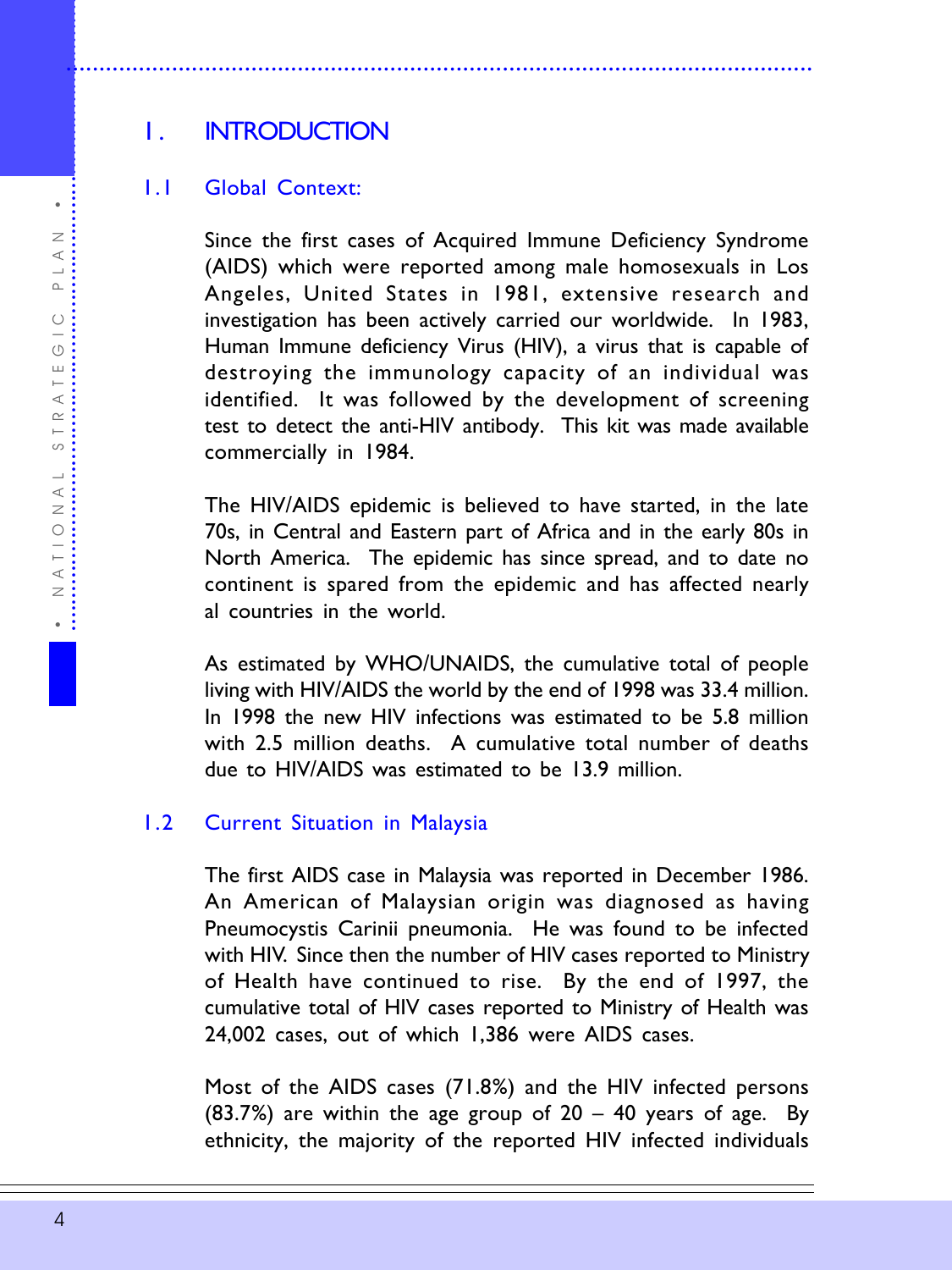are Malays (72.8%), followed by Chinese (14.6%), Indians (9.3%), minor ethnic groups (0.8%) and foreigners (2.5%).

.................................................................................................................

The use of the contaminated needles and sharing of needles among the drug users (IDU) is the main mode of HIV transmission in the country. Among the reported AIDS cases (55%) and HIV –infected individuals (76.4%) were infected through sharing of needles. Transmission through sexual intercourse accounted for 24.2% of the AIDS cases and 8.4% of the HIV carries.

The majority (76.4%) of the HIV infected individuals are injecting drug users. They are young, most of them, are sexually active and some of them are married. They are therefore a potential sources for the spread of the disease, either through sexual intercourse of sharing of needles. The disease can be transmitted to the wives and their babies subsequently. As the magnitude of the epidemic spreads in the country, involving sexually active individuals, the potential for HIV infection to spread into the general population is imminent.

HIV/AIDS is national problem and is not only related to health and medical issues but also has various social and economic implications.

Various government agencies, private sectors non-government organizations and the community have to work together to compliment each other in achieving the prevention and control of HIV/AIDS.

## 2. ORGANISATION

A National AIDS Task Force was established in April 1988 to deal with the epidemic. The Task Force was responsible for developing government policies, strategies and to co-ordinate the implementation of the HIV/AIDS

Prevention and control programme. The members of the task force consisted of officers from various government agencies and also from the non-governmental organizations.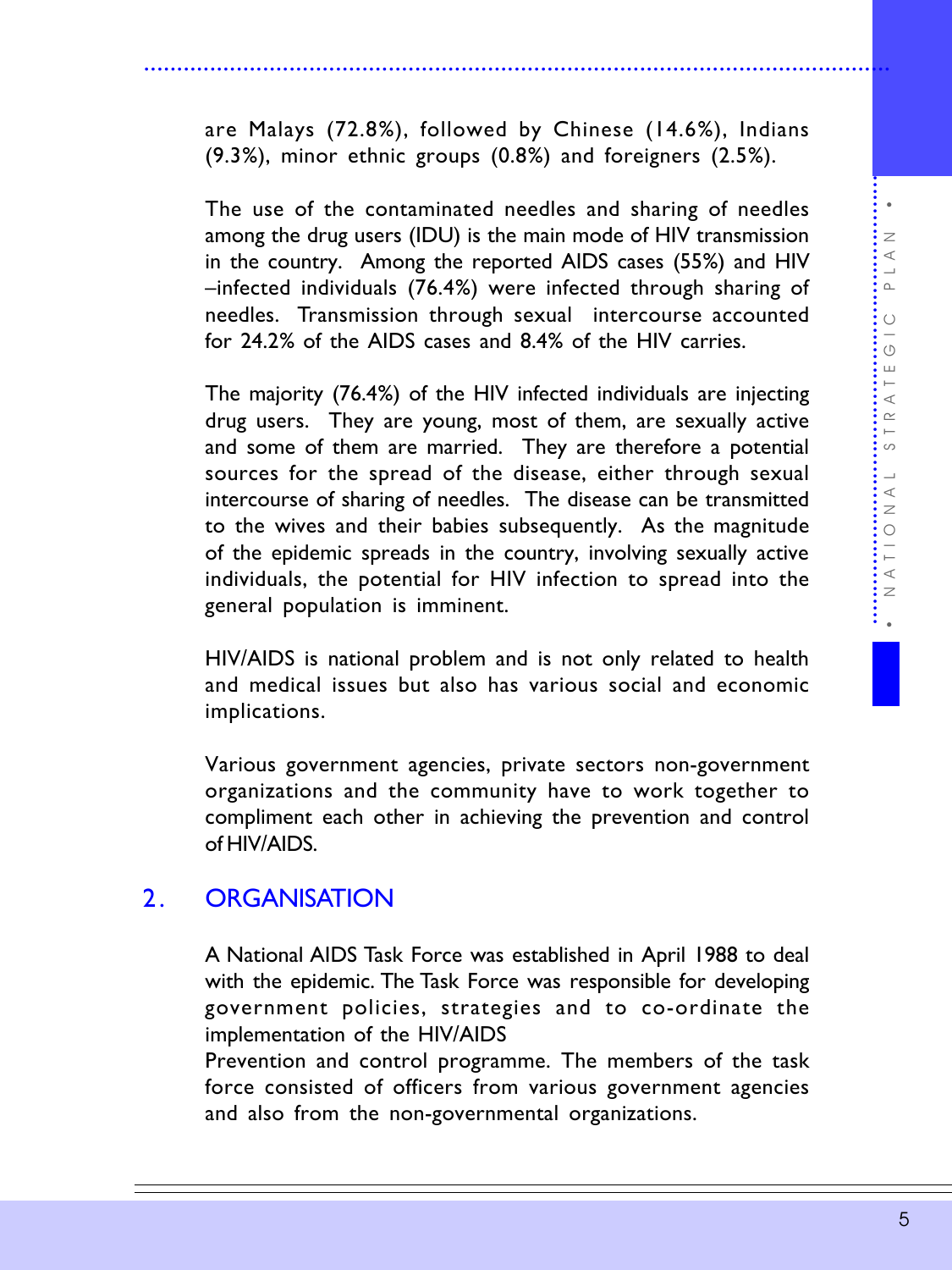In 1992, a Cabinet committee on AIDS was established. The members of the committee consist of Ministers from various ministries, i.e. Ministry of Education, Information, Youth of Sport, National Unity and Social Development, Culture, Arts and Tourism, Home Affair, Minister in the Prime Minister's Department and Minister of Health. The Minister of Health chaired this committee.

.................................................................................................................

In 1993, the National AIDS Task Force was abolished. It was replaced with two National Committee on AIDS, that is the National Technical Committee on AIDS, the members consist of experts from various medical and health related fields, both from the Ministry of Health and from the universities, chaired by the Director General of Health. The second committee is the National Co-ordination Committee on AIDS, the members of this committee consist of representatives from various ministries, private sector and non-governmental organizations. The Secretary-General of Ministry of Health chairs the committee.

At the state level, the State Director of Health Services heads the state AIDS Committee and the district level District Health Officer heads the district AIDS Committee.

## 3. VISION OF THE PROGRAMME

The ensure that our community lives in an environment that is least risk for HIV infection and to minimize the personal and socioeconomic impact of the HIV infection and AIDS.

## 4. OBJECTIVES OF THE PLAN

The objectives of the National Strategic Plan for the Prevention and Control of HIV infection are:

- i) To prevent the spread of the HIV infection
- ii) To reduce the morbidity of those infected
- ii) To reduce the impact of HIV/AIDS on the individual, Family and community and the nation
- iv) To mobilize the available resources for control of HIV/AIDS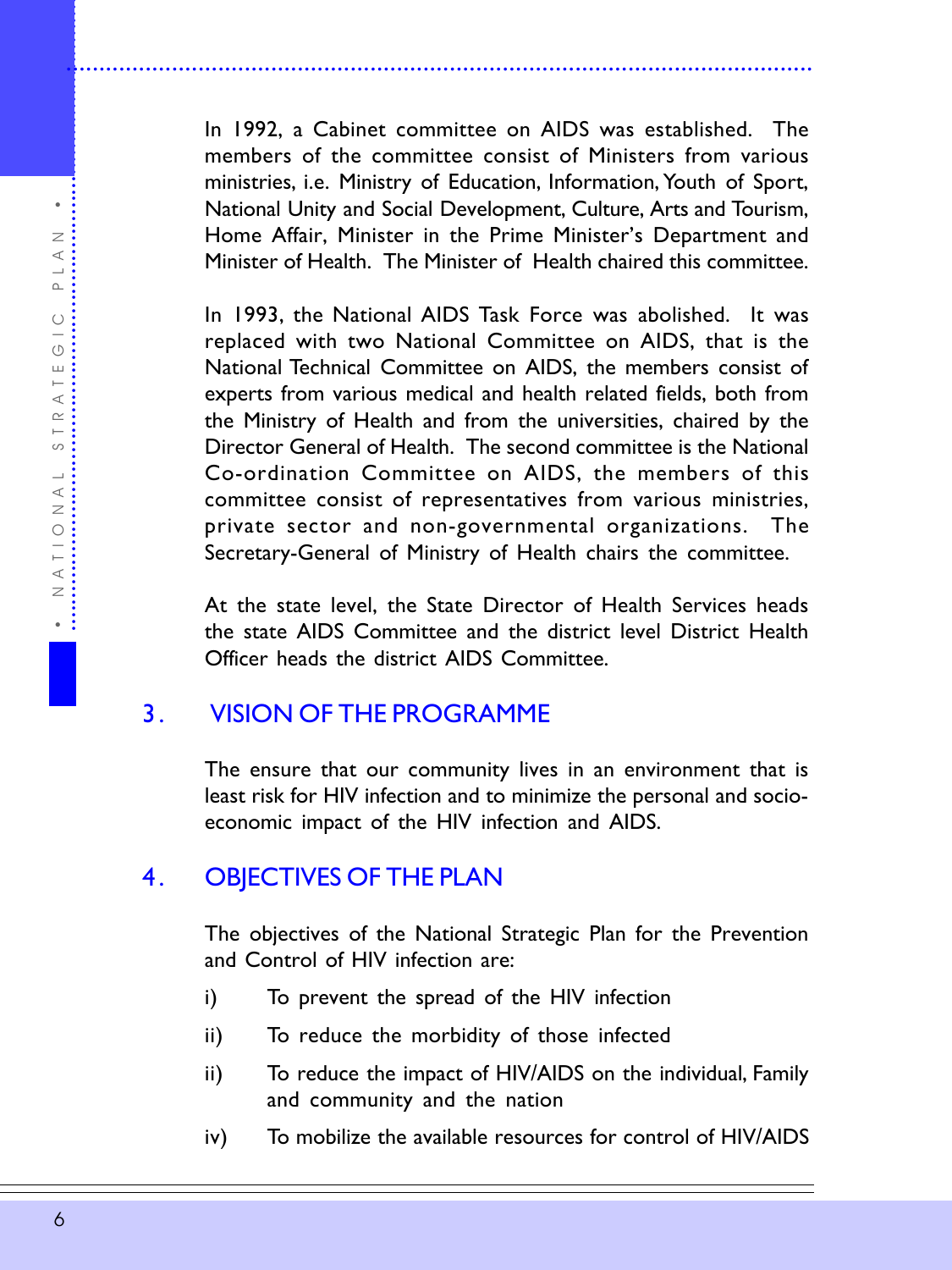## 5. SPECIFIC OBJECTIVES

Specific objective of the National Strategic Plan for the prevention and control of HIV infection are:

- i) To disseminate adequate and accurate information on HIV to the population in Malaysia.
- ii) To mobilize and to build the capacity of the various sectors: health care providers, non-health agencies, private sectors, non-governmental organization, youth, women, community leaders and members of the community in the fight against HIV and AIDS.
- iii) To strengthen the collaboration and cooperation of the various sectors: health care providers, non-health agencies, private sectors, leaders and members of the community in providing the necessary response to the epidemic.
- iv) To share relevant information between the various sectors.
- v) To create an environment that is conducive for HIV/AIDS prevention through greater participation of those infected and affected by the epidemic.

## 6. GUIDING PRINCIPLES

- i) HIV infection established for life at first transmission
- ii) HIV transmission is preventable
- iii) There is no cure available as yet
- iv) The treatment available to prolong AIDS free state is expensive and not easily tolerated (due to side effects)
- v) Each person must take responsibility to prevent from becoming infected with HIV and if infected, to prevent further transmission of the infection to others.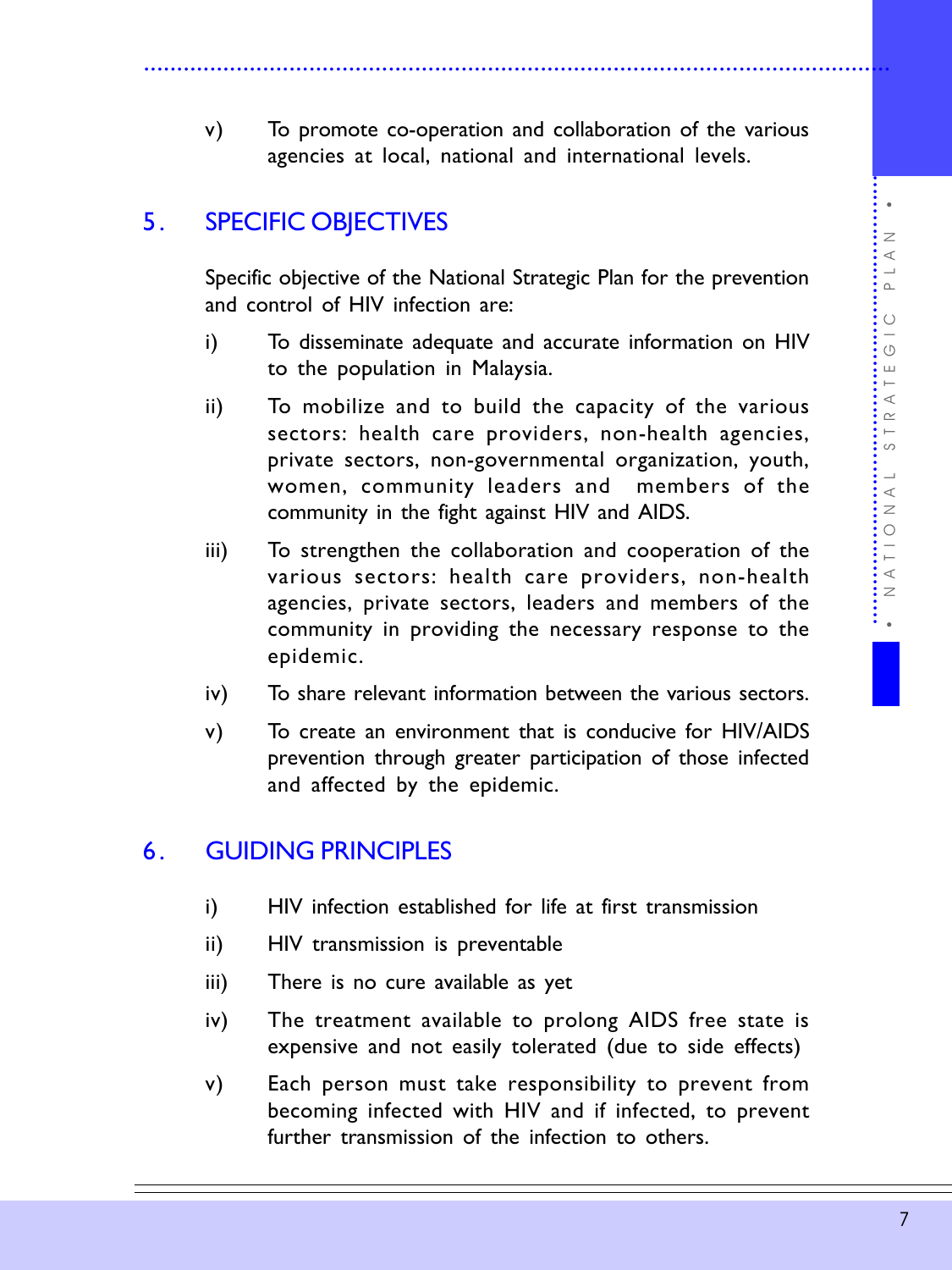vi) The Community as a whole has the right to be protected from HIV

.................................................................................................................

- vii) The Prevention and Control of the Infectious Disease Act, Act 342 1988, should be utilized to prevent the spread of the disease.
- viii) The rights of those infected with HIV should be safeguarded and prejudice and discrimination of those infected and affected with HIV/AIDS should be minimized if not eliminated.
- ix) Close cooperation between people infected with HIV and people at risk will facilitate the achievement of the public health objectives.
- x) Verbal consent needs to be obtained before on HIV test is to be done. Pre-test and post-test counseling should be provided and the confidentiality of the test and the results should be maintained.
- xi) People infected with HIV retain the right to participate in the socio-economic activity, without prejudice and discrimination and have the same right for comprehensive and appropriate health care, social and community support as other members of the community.
- xii) Professional caregivers have a duty to provide care for infected individuals. The government, employers and unions have a responsibility to provide working conditions and training programmes to minimize the risk of occupational transmission.
- xiii) Continuous research activities is encouraged so as to provide additional information programme planning
- xiv) Free dissemination of relevant information to the public should be encouraged.
- xv) Community participation should be encouraged especially in the provision of support and care to those infected and affected with HIV infection.
- xvi) To share skills and experiences among the health care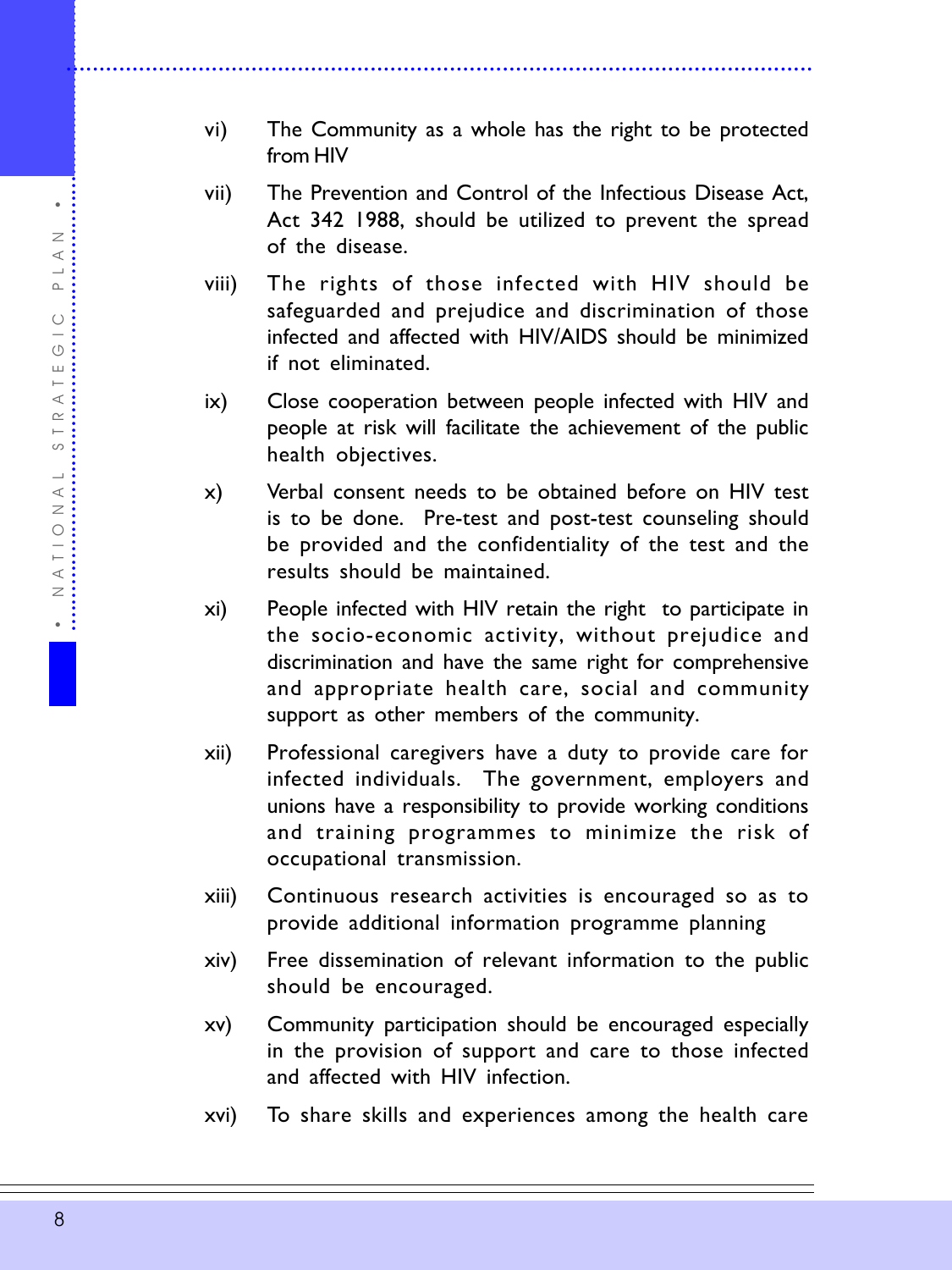workers and care providers to improve the services to those infected with HIV.

xvii) Training, education and support for workers is essential to ensure provision of high quality and effective services and programmes.

.................................................................................................................

## 7. STRATEGIES

In line with guiding principles, various strategies identified need to be adopted and implemented in-order to achieve the objectives of the prevention and control of HIV infection. The Strategies cover the areas of prevention, surveillance, health and medical care, research and training:

#### 7.1 Health education, health promotion and information dissemination.

AIDS has been an issue of sexuality, abuse of drugs, poor people, young men, women and children. In addition to physical health, AIDS also poses

Economic. Social and spiritual challenges. As such, it provides communities with an opportunity to support, unite and inspire their members. Numerous community groups are already responding effectively to the AIDS epidemic, with programmes aimed at both combating the spread of the infection and assisting those already affected.

However, each programme pursue its objectives in a manner consistent with the beliefs and traditions of the community it serves. This strategy has been crucial for building unity and motivation within communities. The Ministry of Health has targeted the religious, business and voluntary organizations because of their established networks representing millions of Malaysians from various sectors.

The Malaysian public needs to be educated on HIV/AIDS, how it spreads or does will not spread as well as issues related to it. The Ministry if Health has been putting a high priority on health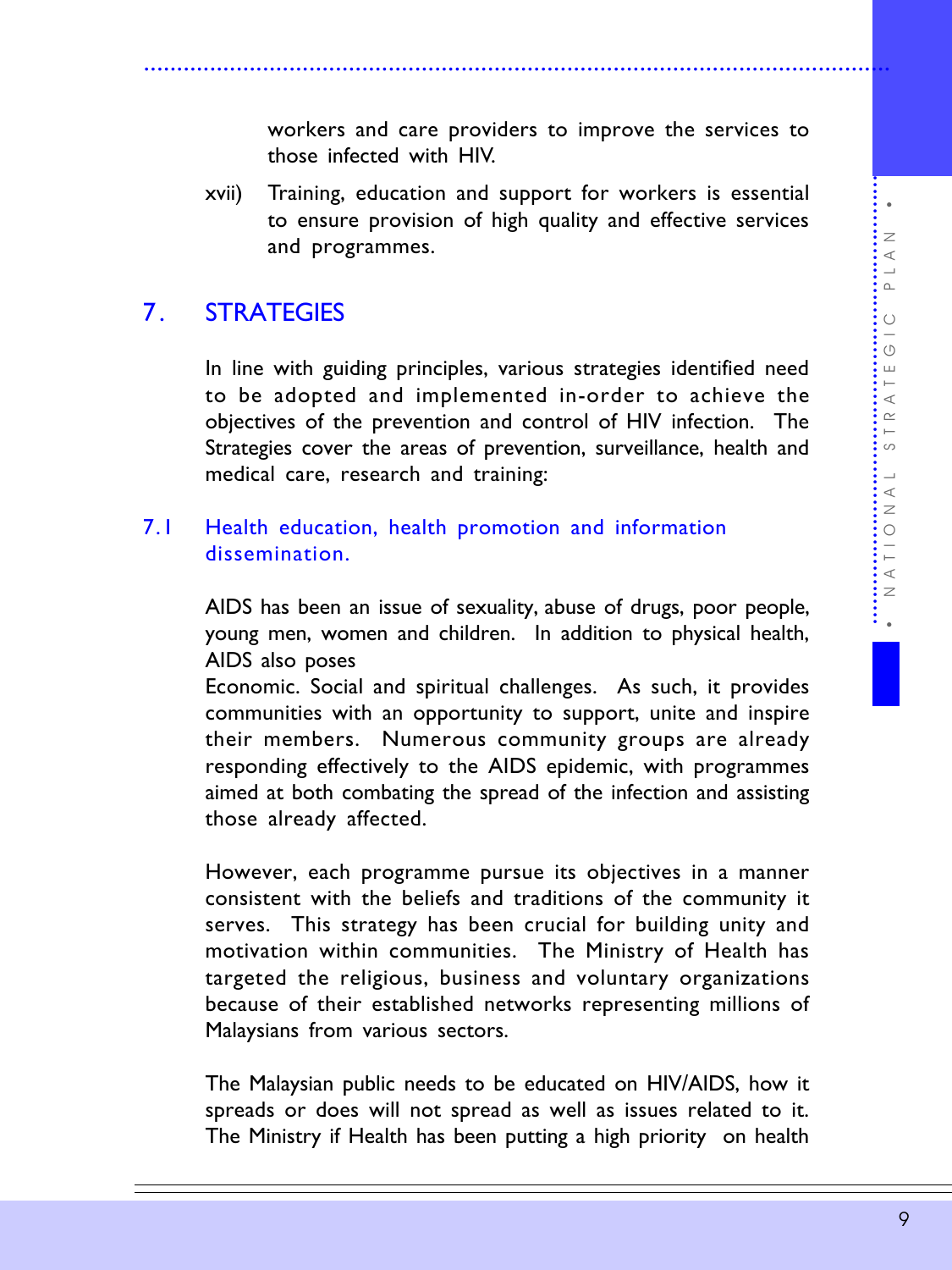(AIDS) education. Mammoth AIDS media campaigns have been implemented since 1992 resulting in the increase in the population is awareness on HIV/AIDS. However changes in knowledge alone do not ensure changes in behavior.

.................................................................................................................

AS the battle against HIV/AIDS progresses, community responses will be increasingly important in preventing the spread of the disease and providing humanistic support to people already living with the illness. Preventive programmes which encourage community participation such as PROSTAR (Program Sihat Tanpa AIDS untuk Remaja), HIV and AIDS component in the Health Promoting School Programme, Woman & AIDS

Programmes, AIDS awareness programme in workplace, etc. is being given higher priority.

Accurate, adequate and continuous information on the dissemination on HIV infection and AIDS is an important element in the HIV/AIDS prevention programme. The spread of the epidemic is associated with ignorance and complacency of the society. It is compounded aggravated by the presence of the underlying factors and social issues of poverty, practices, urbanization, migration, the presence of the marginalized population, coupled with a very significant problem of drug abuse in the country.

Effective health education and health promotion activities, suing methods which are effective and acceptable to the target population, has to be implemented. This would provide opportunity for a better understanding and thus to lead to behavior modification, that will slow down the spread of HIV infection.

Participation of the various sectors, which consist of different agencies from different background, allows greater coverage. Different target groups can be dealt with by different agencies. Initiative and pro-active action by the various sectors and agencies, the opportunity for the effective and efficient information dissemination to the various targeted population will be better revised.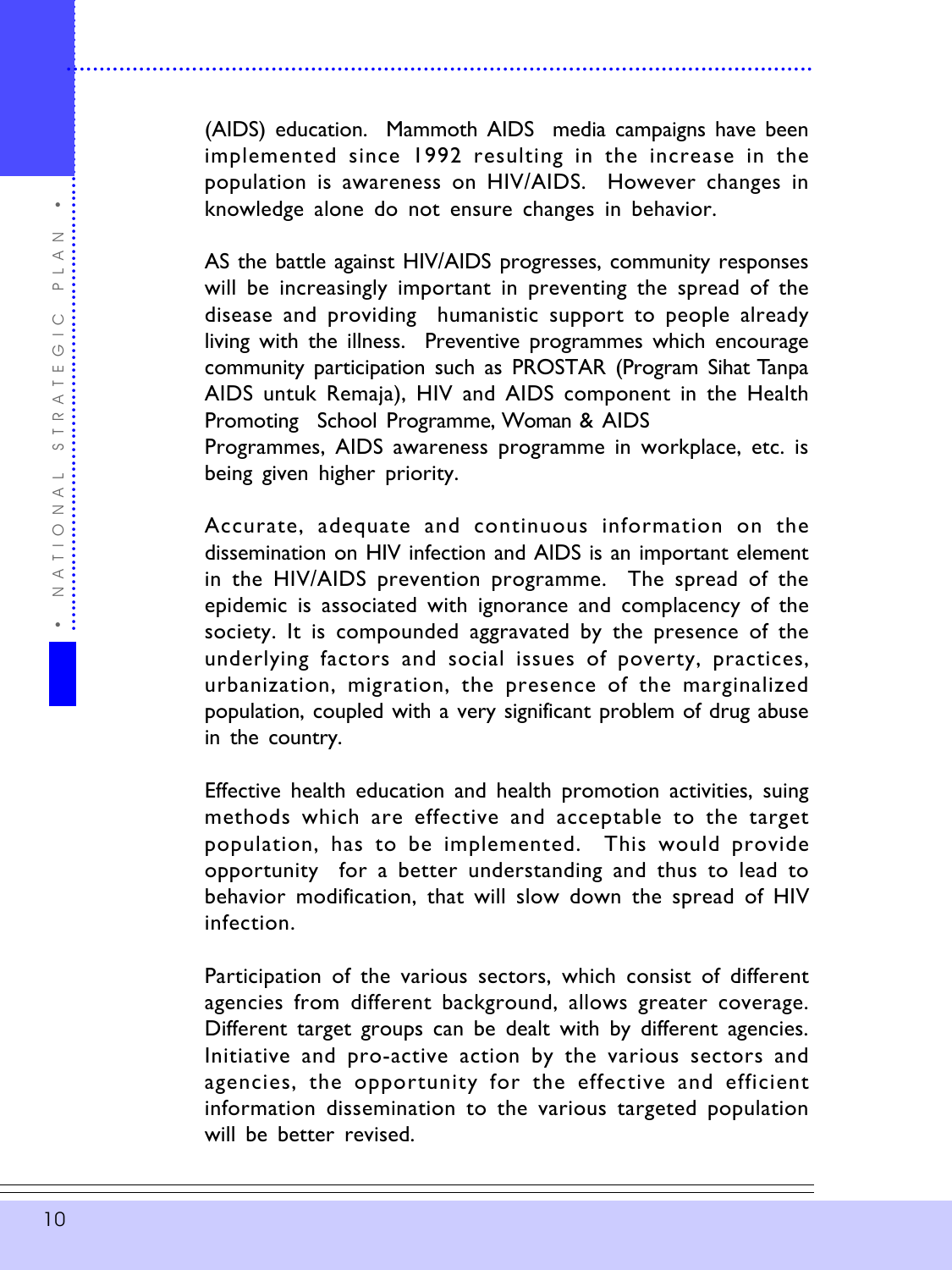#### 7.2 Ensure the safety of blood transfusion services

Blood is an efficient mod of transmitting the infection as HIV exists in infectious form in both plasma and leukocyte compartments of the blood. As a result, HIV can be transmitted by the transfusion of blood donated by an infected individual. Routine screening of HIV of the donated blood was initiated in April 1986. By end of 1996,all blood donated were routinely (100%) screened for antibodies to HIV–1 as well as HIV-2. All hospitals providing bloodbanking services practice donor deferral i.e. to discourage and not to accept blood donation from people who have been at risk to HIV infection. Currently every donor is required to sign a declaration that he/she is free from the risk of HIV infection. Directives were issued to doctors on the practice of judicious blood transfusion.

.................................................................................................................

#### 7.3 HIV/AIDS Surveillance

HIV/AIDS surveillance is important in the development of preventive programmes. Though surveillance activities information is collected, processed, analyzed and disseminated to the various agencies which can then use the information for planning and decision making purposes. The information is collected through routine surveillance, sentinel surveillance, and special studies/epidemiological studies. Surveillance is closely related with the screening programme and is aimed at detecting HIV infection at an early stage. Screening activities are being done throughout the country and targeted at various groups e.g.:

- Injecting drug users, including those admitted to Drug Rehabilitation Centers (Pusat Serenti), Prisons and wayward girls in the rehabilitation centers and the sex workers.
- Screening of all donated blood.
- Voluntary HIV screening.
- Screening of the antenatal mothers.
- Screening of those found to have indication.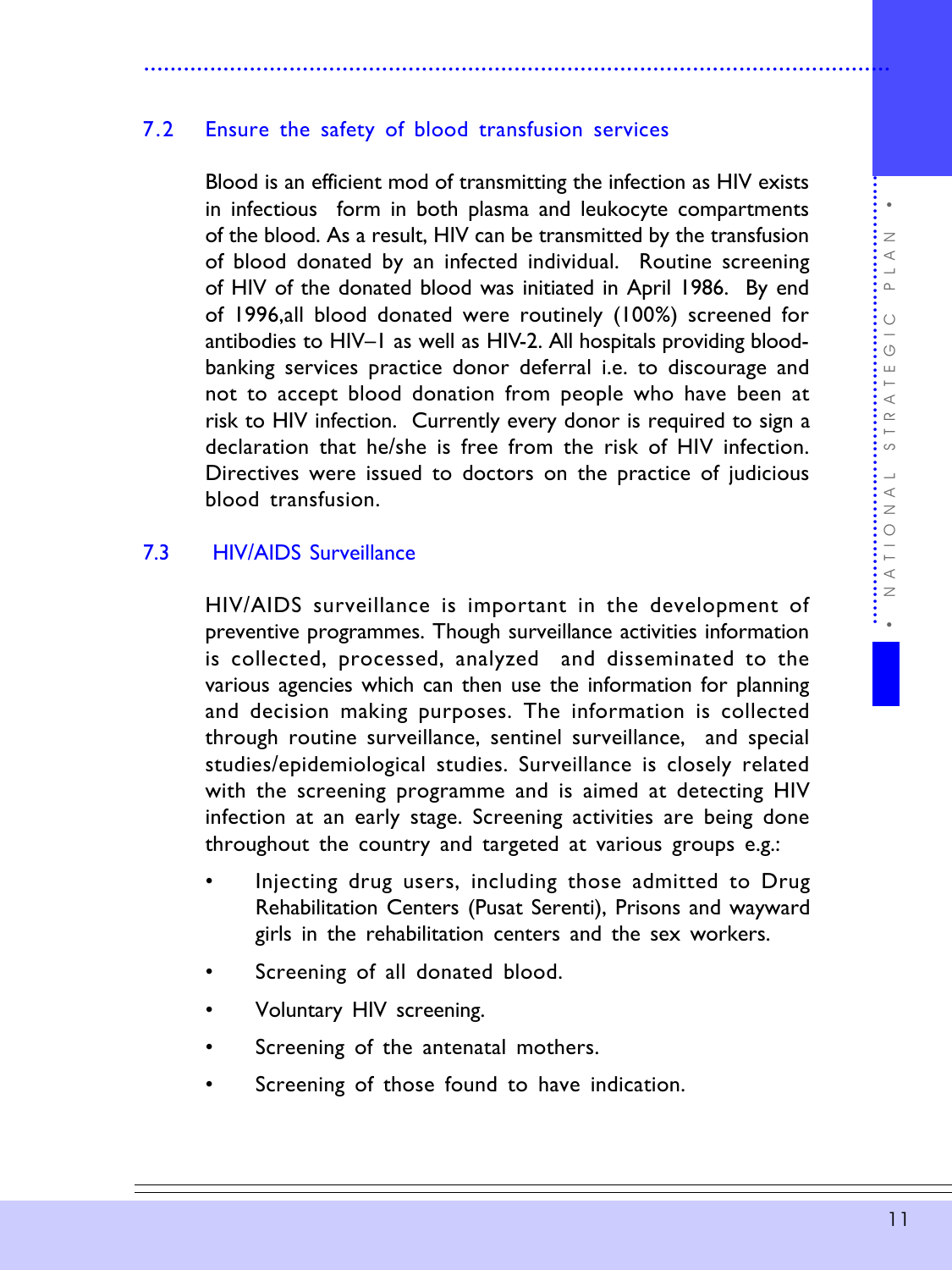## 7.4 Provision of Medical Care and Counseling Services.

<span id="page-11-0"></span>.................................................................................................................

Provision of care and treatment for people living with HIV infection and AIDS is essential as part of the disease prevention. The government facilities such as hospitals and health centers are providing services for the management of patients with HIV infection and AIDS, this includes counseling, medical treatment and follow-up of the patients. The non-government mental organizations are encouraged to provide care for terminally ill patient through hospices.

## 7.5 Sexually Transmitted Diseases (STD) Prevention and Control Programme.

The strengthening of STD prevention and control programme is essential. It is well established that concurrent infection with 'conventional' sexually transmitted diseases facilitate HIV transmission. STDs such as syphilis and cancroids create breaks in the skin of the genital area, allowing HIV to invade the body more easily. The fact that 75 - 85% of HIV transmission in the world is related to sexual activity reinforces the need to prevent and control sexually transmitted diseases.

#### 7.6 Training of medical, health and other related staff

Continuous training of staff and manpower are essential for the effective implementation of the National HIV/AIDS Prevention and Control Programme. Training activities need to be planned and implemented to cater for the needs and functions of the staff.

The in-service training for the staff should include topics on universal precaution and counseling and updates on HIV/AIDS. The management of HIV and AIDS should be incorporated into the teaching curriculum of the medical schools and para-medical training.

The training of Health Care providers in HIV counseling need to encouraged. Counselors working in corrective institution such as prisons, and rehabilitation center should be exposed to the HIV/AIDS counseling.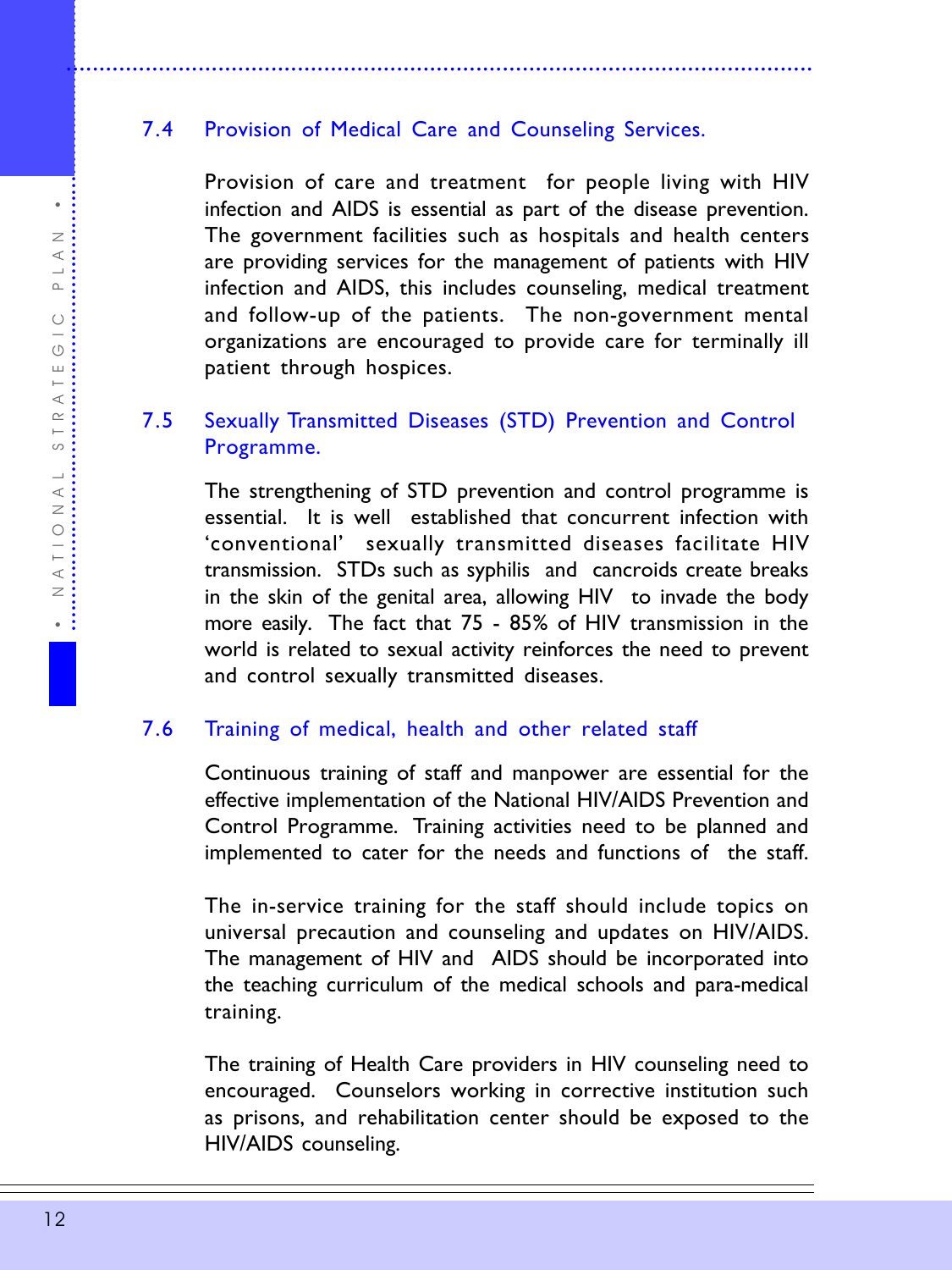#### 7.7 Inter-agency and inter-sect oral collaboration

Inter agency and inter sect oral collaboration is essential to enhance the effectiveness of the prevention activities.

<span id="page-12-0"></span>.................................................................................................................

Each member of the agencies involved has their own strengths and weaknesses; as well as experience and expertise. We should organize and establish a concerted and coordinated response to provide a very strong and effective response to the epidemic. Each agency will complement and

Synergistically enhance the efficiency and effectiveness of the prevention programme. It is very important that collaboration and linkages between the various sectors and organizations in HIV/AIDS prevention, education and care be strengthened for more effective response. This collaboration should be at all levels of programme implementation is, national, state, district and community levels.

#### 7.8 Exchange of information, experience and expertise

Free exchange of information is essential for development of programmes that are relevant for the target groups. Exchange of experiences and expertise further enriches the response to HIV/AIDS management giving it a more humane and practical approach.

#### 7.9 International co-operation and collaboration

The HIV infection is now a pandemic, therefore international cooperation

And collaboration is of utmost importance. Networking needs to be established in the field of research, and to facilities the exchanges of the information and experiences in the prevention and control of the HIV/AIDS. Various international bodies such as UNAIDS, WHO and ASEAN through the ASEAN Task Force on AIDS are addressing various HIV/AIDS prevention issues and cross border programmes are jointly developed for better control of the disease.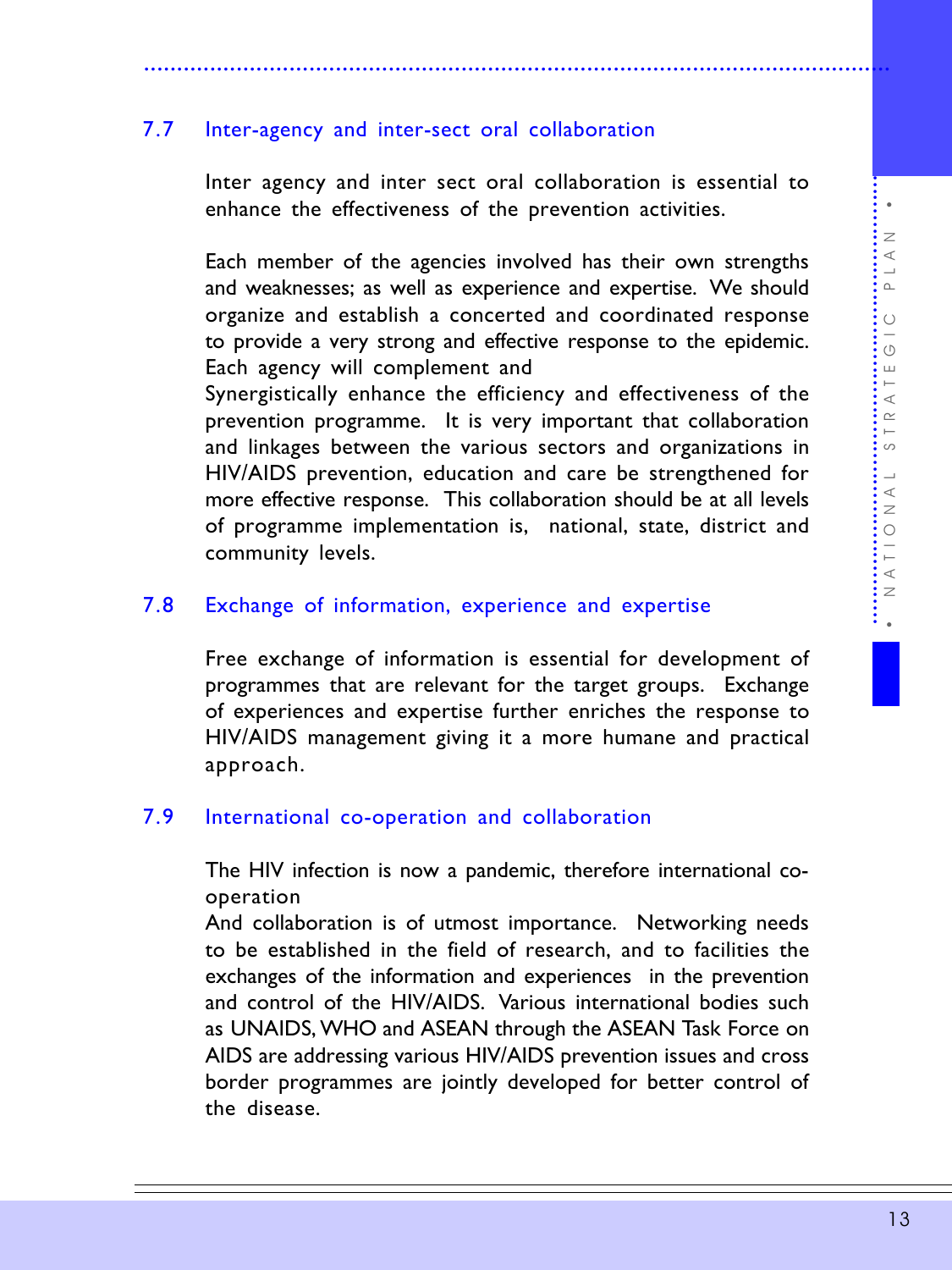## 7.10 Research and evaluation

Continuous research monitoring and evaluation is essential to cater for the changing epidemiological and behavioral patterns. Behavioral, epidemiological and interventional research and critical evaluation of existing interventions can assist is development of more effective prevention and control strategies.

<span id="page-13-0"></span>.................................................................................................................

## 7.11 Capacity building

In order to provide adequate response to the epidemic various sectors may it be health care providers, non-health agencies, private sectors and non-governmental organization have to participate, take ownership, and be pro-active by investing in capacity building.

Because of that, efforts should be made to provide them with information and better understanding about HIV infection and AIDS and related issues. Capital building programme needs to be identified, and be implemented continuously at all levels. They may be in the form of workshops, seminars, dialogue etc. and should cover all categories of staff. Resource allocation may it be financial or manpower should be made available to facilitate and enhance the capability building efforts.

#### 7.12 Care and support.

The escalating number of people being infected with HIV and AIDS will exert an increasing demand and the government to provide health and medical care. With the limited resources, the government would not be able to provide support and care far those in need.

The presence of stigma which is attached to the HIV infection and AIDS has led to the discrimination of prejudice towards those infected and affected. People are not willing to come forward for HIV testing. People are scared and hesitate to inform their own family for fear rejection by their family. The families on the other hand tend to deny the needed care and support because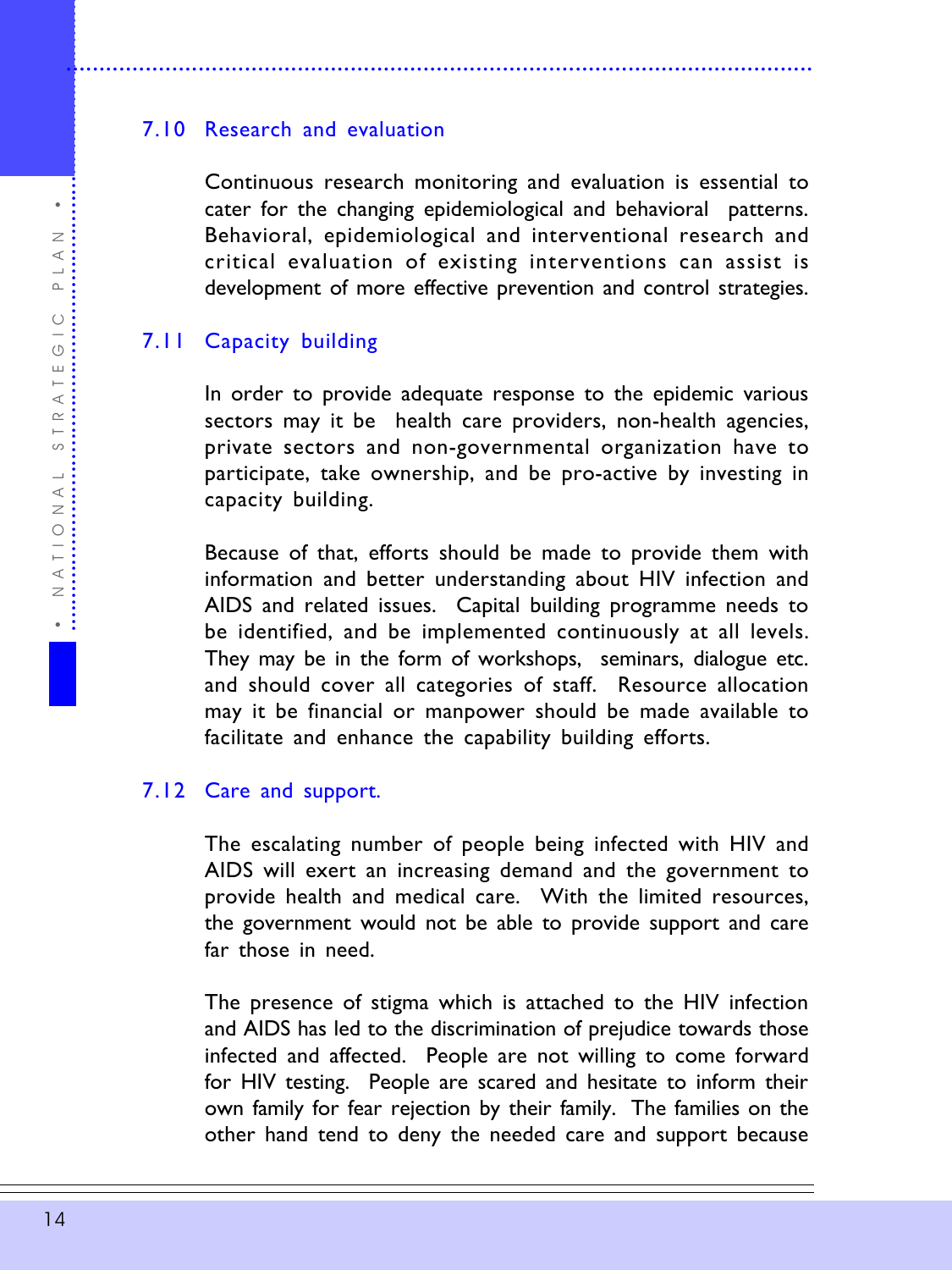of their misconception about the transmission of HIV. Misconception and lack of understanding are the factors that contribute to this situation. Through continuous health education and information dissemination, the community will be better informed and assist in desensitization of the HIV infection.

<span id="page-14-0"></span>.................................................................................................................

Greater participation of the various sectors and agencies, together with the family members, friends and local communities in the prevention work and to provision of care would lead to accepting those infected with HIV.

#### 7.13 Public Health Approach in HIV/AIDS Prevention

Since there is no cure yet and no vaccine available, prevention as a strategy in dealing with HIV/AIDS epidemic is of utmost importance. The concept of public health approach with three levels of disease prevention is still applicable and effective in the prevention and control of HIV infection. Health education, health promotion and information dissemination on HIV/AIDS is still an important element that contributes to the understanding of disease prevention through practise of non-risky activities.

Early diagnosis through HIV screening programme will certainly benefit the patients. Knowing their HIV status would enable the patient to make decision on their future plan, to take measures to prevent from further transmitting the infection. The caregivers can also assist through counseling and regular monitoring of their status, in prolonging their AIDS-free state.

## 8. ROLE OF THE RELEVANT AGENCIES

Everybody be it governmental, non-governmental organization, private sector or individuals, in the community, has a role to play. They should identify the relevant area in the broad spectrum if HIV/AIDS field where their contribution will be most effective and apply themselves with vigor and enthusiasm. However small their individual contribution might be, they should, work in harmony, complementing every activity that is carried out.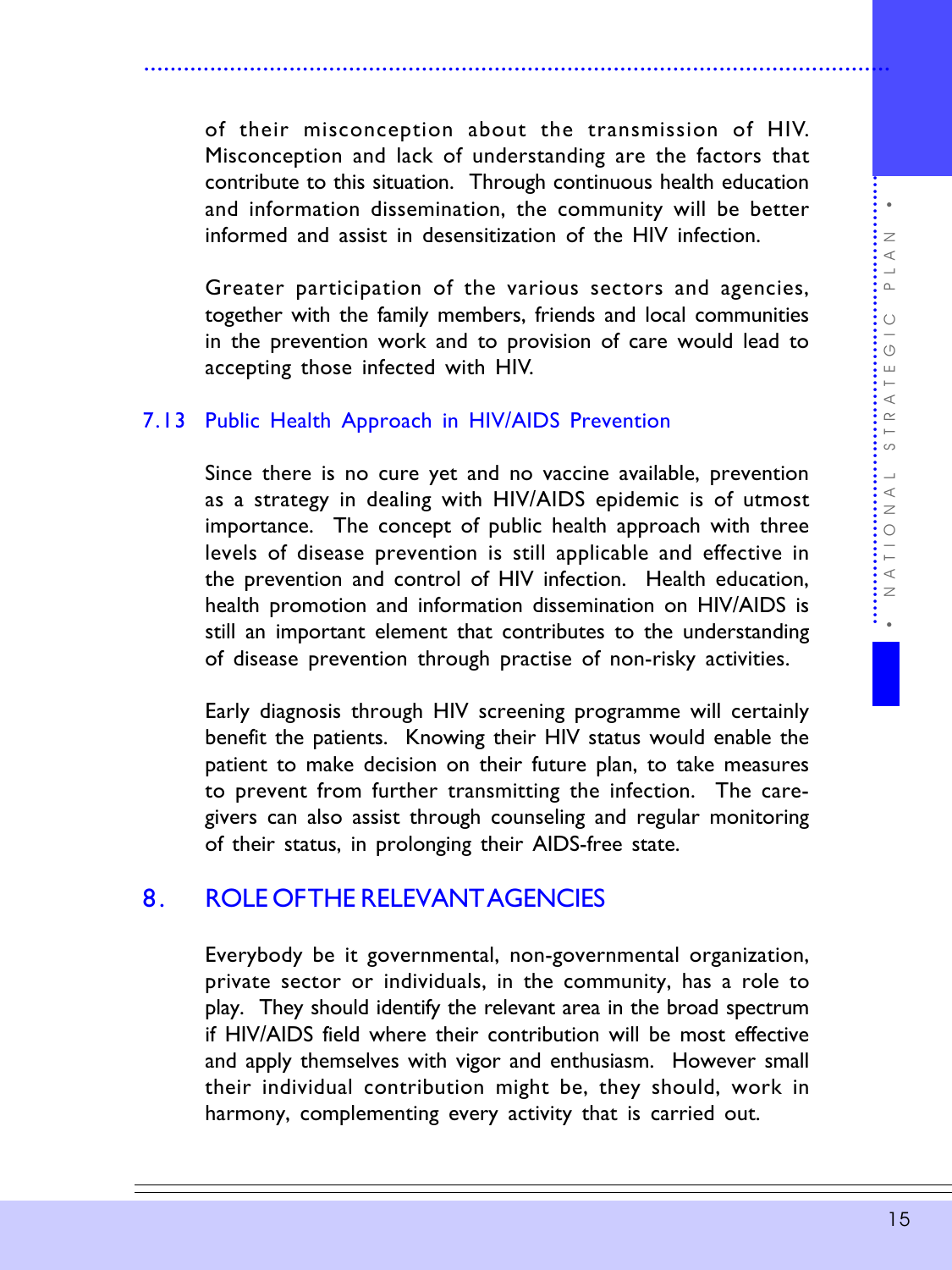## 9. MECHANISM FOR ADMINISTRATION AND **COORDINATOR**

<span id="page-15-0"></span>.................................................................................................................

- i. A National Committee on AIDS chaired by The minister of Health with Ministers from the Ministers of Education, Information, Youth and sport, National Unity and Social development, Culture, Art and Tourism, Home Affairs, Rural Development and the Minister in the Prime minister Department in-charge of Islamic Affairs. The secretariat for the committee will be the Ministry of health and this committee will be the highest policy making body on HIV/ AIDS.
- ii. The National Committee on AIDS will be assisted by the National Technical Committee on AIDS, which will be chaired by the Director General of the Ministry of Health, and the National Coordinating committee on AIDS which will be chaired by the Secretary General of the Ministry of Health.
- iii. At the state level, there will be a State Action Committee on AIDS, to be chaired by Chief Minister and the State Health Department as it secretariat. The committee is responsible for plan and coordinating the implementation of the HIV prevention and control activities at the state level.
- iv. At the district level, the District action committee on AIDS is to be established and chaired by the District Officer. The secretariat for the committee will be District Health Office, and the committee is responsible to plan and coordinate the implementation of the activities at the district level.
- v. The proposed organizational chart is as below: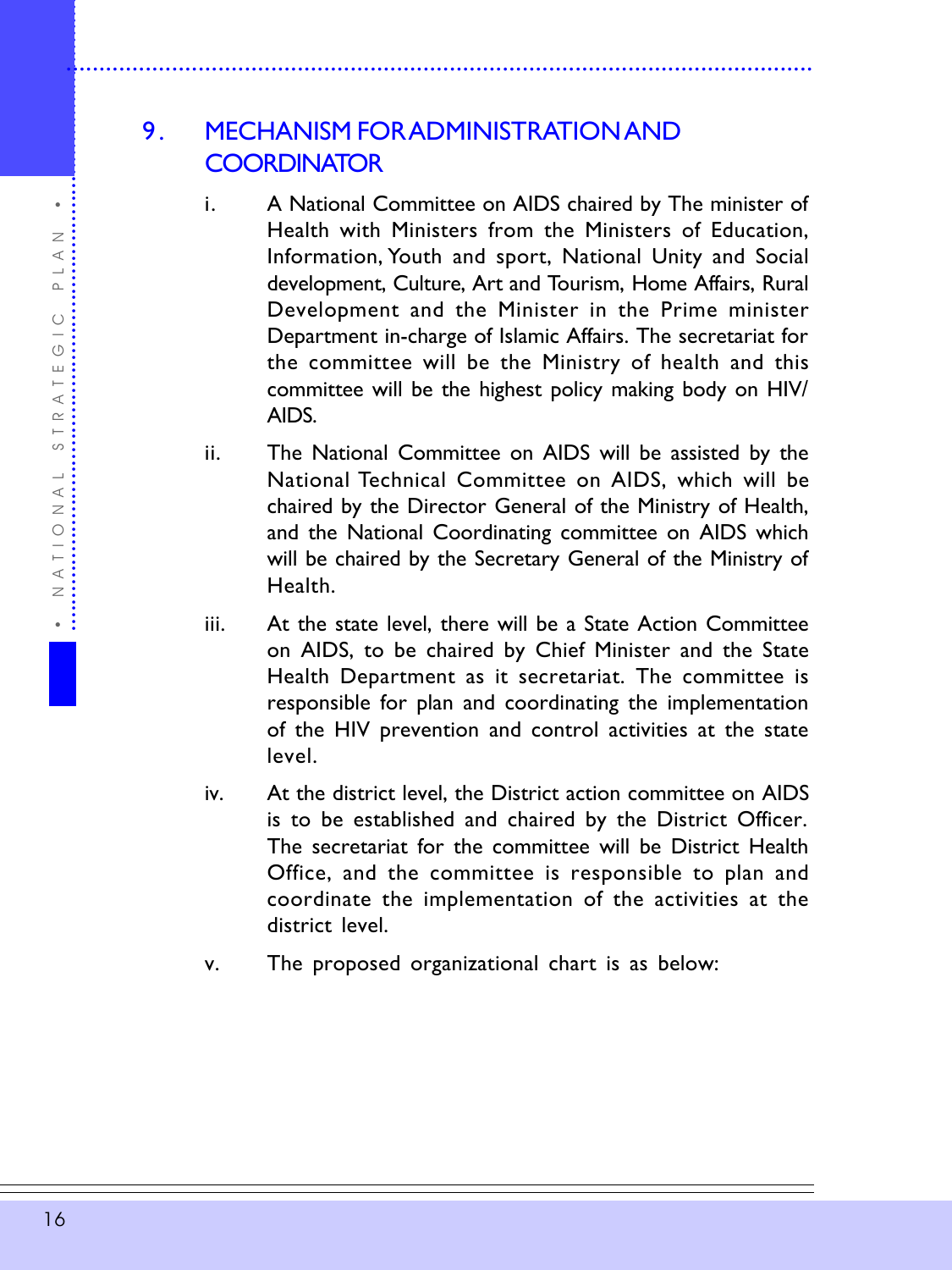<span id="page-16-0"></span>

## 10. EXPECTED OUTCOMES

- i) The Malaysian population will be fully aware of and understands HIV infection and AIDS. It will take steps towards practicing healthy life-style (consisting of non risky activities)
- ii) The various sectors in the countries: health care providers, non-health agencies, private sectors, non-governmental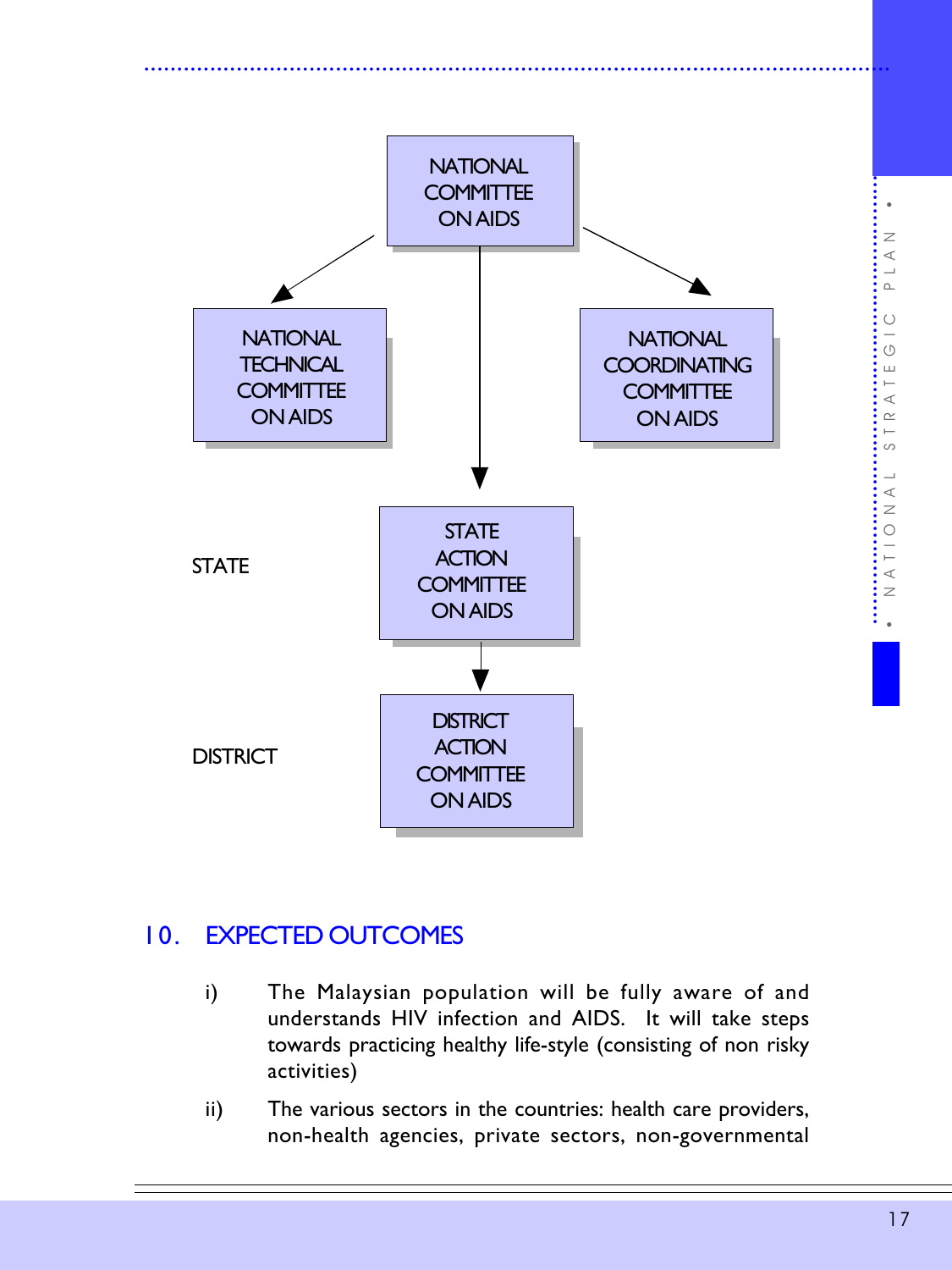organization, youth, women, community leaders and members of the community are fully aware of and understand the problems and issues related to the HIV/ AIDS epidemic. They will take ownership by taking initiative and being proactive in providing the relevant response, in a complementary manner.

iii) Exchange of information and experience among the various sectors would strengthen the implementation of prevention and control activities.

<span id="page-17-0"></span>.................................................................................................................

iv) Greater participation of those infected and effected by the epidemic and members of the community in providing support and care to those affected.

## 11. STRATEGIC PREVETIONACTIVITIES

#### OBJECTIVE: 1 TO ESTABLISH A COORDINATED NATIONAL RESPONSE TO HIV/AIDS EPIDEMIC

HIV/AIDS is a national public health problem. It is not only related to health and medical issues but also has various social and economic implications.

Various government agencies, the private sector and the nongovernmental organizations have to work together to complement each other in the management of HIV/AIDS epidemic.

Sub-objective; 1.1 To promote participation of the various government agencies and private sector and NGO's in the fight against HIV/AIDS.

- i) To strengthen the organization of the HIV/AIDS prevention and control programme at all levels.
- ii) To encourage greater participation of the other agencies in HIV/AIDS prevention and control programmes.
- iii) To identify the government agencies, private sectors and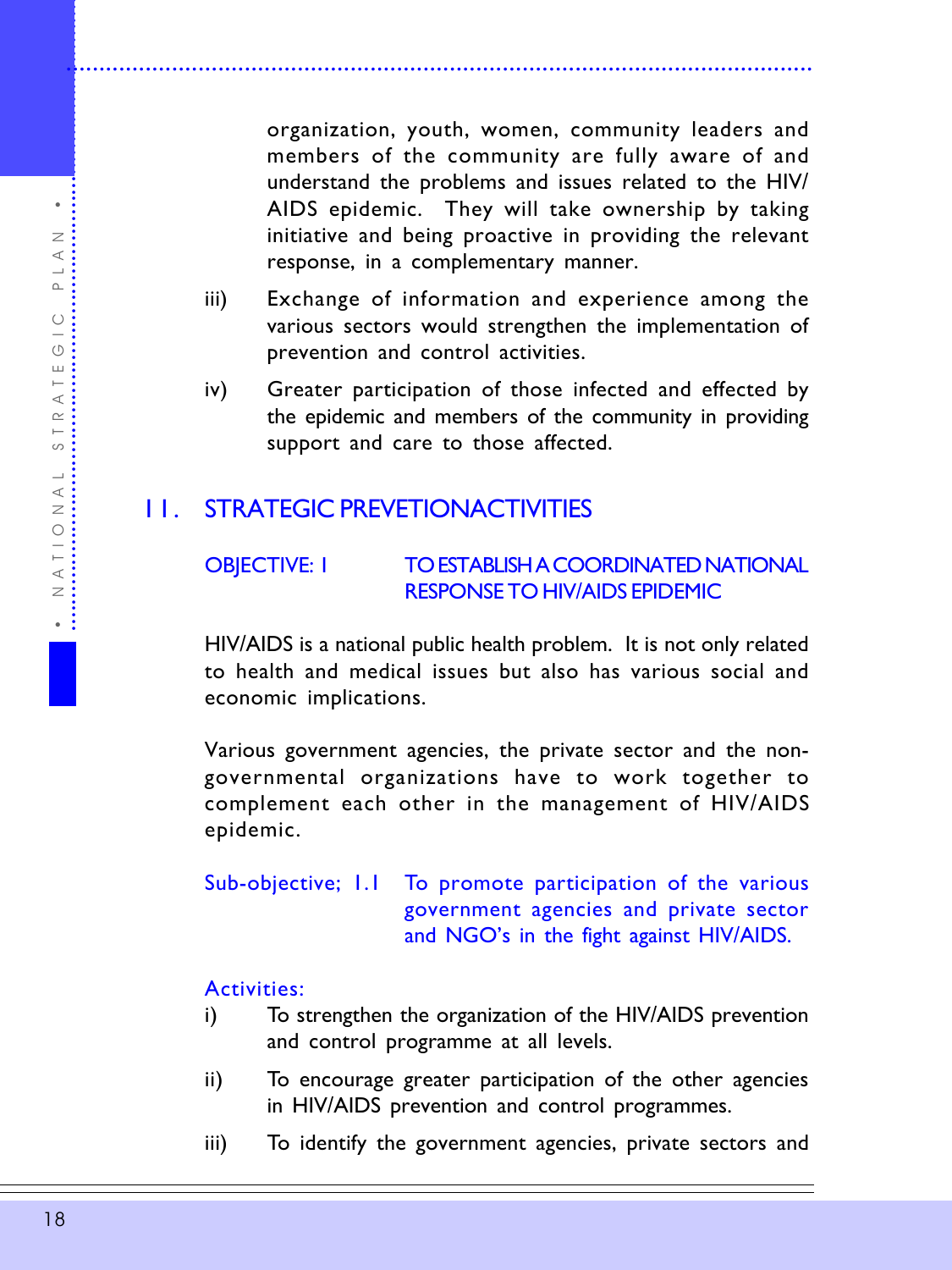<span id="page-18-0"></span>iv) To participate with concerted effort toward achieving a common goal to prevent in HIV transmission.

to HIV/AIDS prevention.

- v) To identify activities for the infected and affected by HIV/ AIDS.
- vi) To identify methods on the morbidity reduction among those infected and affected by HIV/AIDS.
- vii) To establish a coordinated multicultural response towards HIV/AIDS.

Sub-objective: 1.2 To establish an environment which is conducive for greater participation of the various agencies and civil societies in the fight against HIV/AIDS.

#### Activities:

- i) To create awareness on the social and economic impact of HIV/AIDS.
- ii) To improve the commitment among relevant agencies in HIV/AIDS control and prevention programmes.
- iii) Relevant government agencies and the various organization should take ownership of the HIV/AIDS problem and should establish specific unit or specific officers to deal with HIV and AIDS. Creative smart partnership between GO, Private Sector and NGO's in achieving a common goal.
- iv) Financial allocation for HIV/AIDS prevention and control activities for the various agencies should be made available directly through their relevant Ministries.

OBJECTIVE: 2 TO STRENGTHEN THE SURVEILLANCE SYSTEM AND TO COLLECT ADEQUATE INFORMATION FOR PROGRAMME PLANNING AND EVALUATION.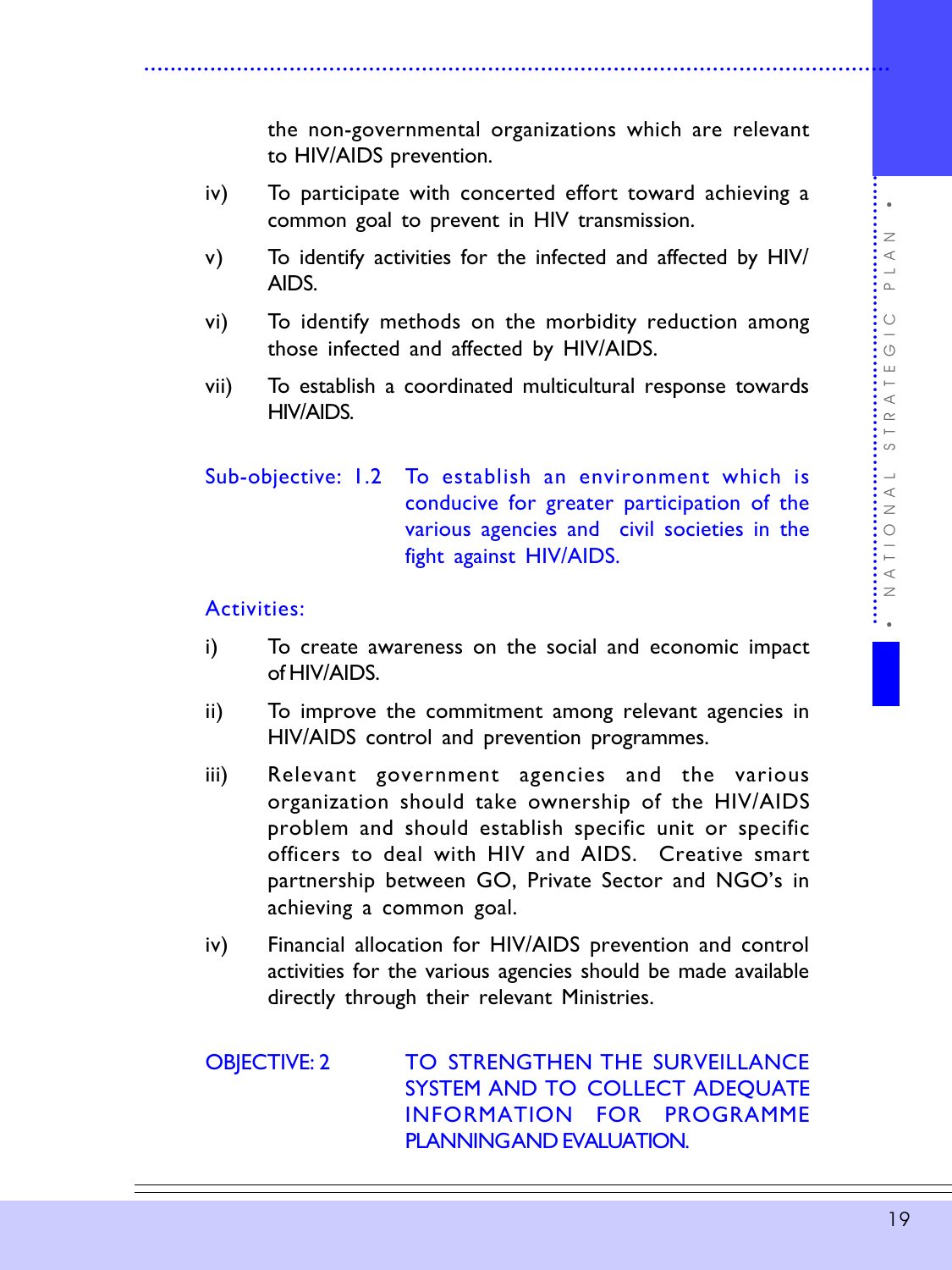Surveillance activities include disease surveillance and behavior surveillance of risk factors of the infection Data collection the surveillance activities will facilitate problem identification, population at risk and plan the resource requirement, resource allocation programme implementation.

.................................................................................................................

#### Sub-objective: 2.1 To strengthen HIV screening programme

Early diagnosis is crucial in the prevention of transmission of HIV infection. UNAIDS have reported that more than 90% of those infected with HIV globally are not aware of the disease. As a result no precaution was taken for disease prevention and hence the spread of the disease prevails. Those infected with HIV will suffer from various opportunistic infections. Recurrent infections with opportunistic infection will facilitate the degradation of the immune system. Awareness of HIV/AIDS will facilitate the degradation of the immune system. Awareness of HIV/AIDS will facilitate them to seek early treatment and hence help in slowing down the progression of HIV infection to AIDS.

An HIV infected person may live 10 or 15 years or more if they are able to take care of their health. They are able to work and contribute productively. Knowing the HIV status of a person is important so that they are able to make informed decisions about future and adopt positive living attitudes.

The availability of the various anti-retroviral drugs, and the promising results shown by combination therapy for HIV infection has made the need for HIV screening early more important.

- i. To expand facilities available for HIV screening
- ii. To expand the coverage of the HIV screening activities
- iii. To promote voluntary and confidential HIV testing
- iv. To encourage pre-marital HIV screening
- v. To encourage HIV screening for more with high risk behavior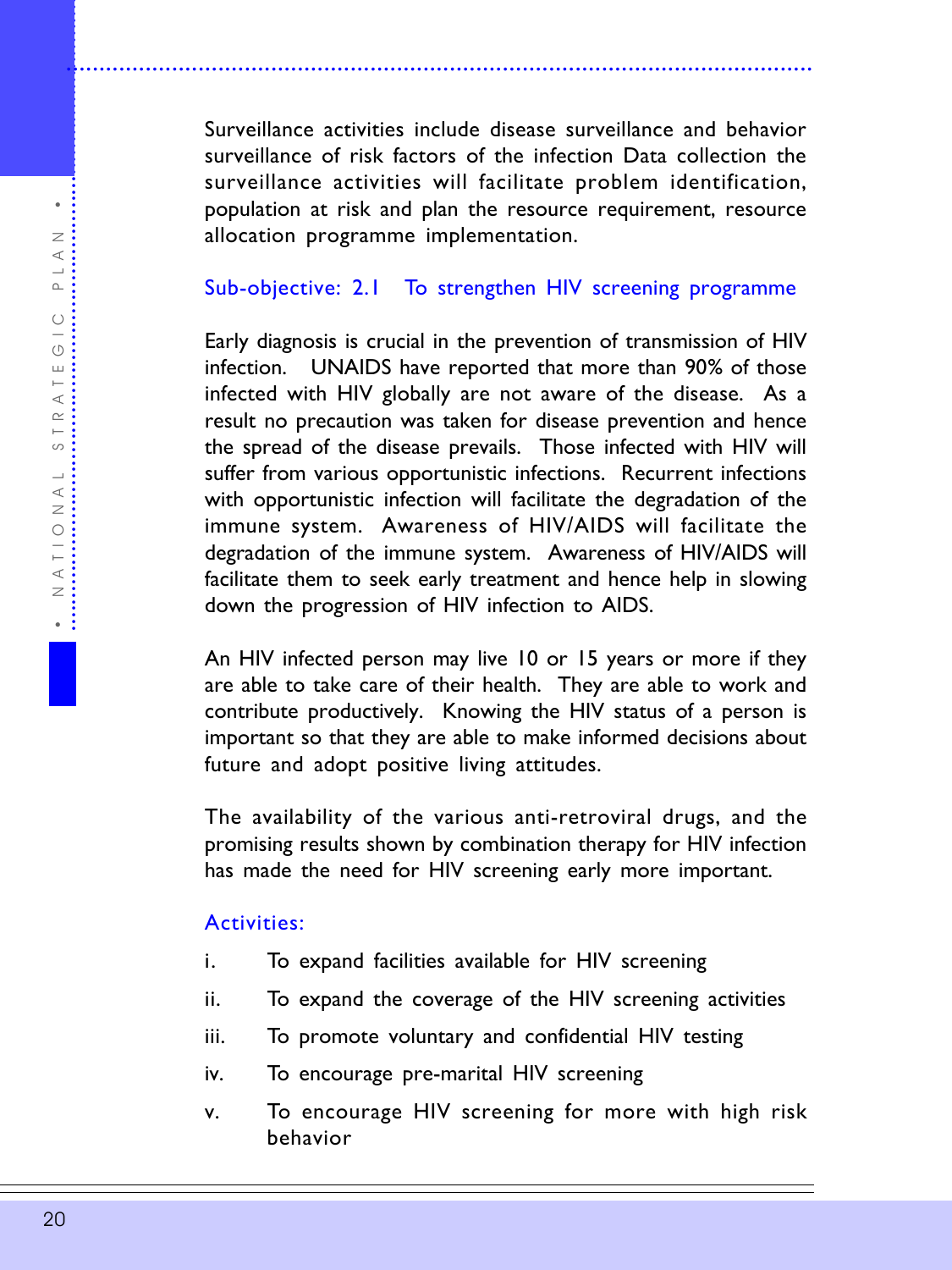vi. To adopt a simple, reliable and practical HIV screening method

.................................................................................................................

- vii. To strengthen health promotion on HIV screening
- viii. To provide support and care for the HIV infected persons

#### Sub-objective: 2.2 To collect analyze and to disseminate information for programme planning.

#### Activities:

- i. Collect information on HIV screening programme
- ii. Data collection and monitoring of the prevalence and incidence of HIV infection and AIDS.
- iii. Data collection and monitoring the prevalence and incidence of STD's
- iv. Assessment of the magnitude and progression of the HIV/ AIDS epidemic and the STD's
- v. Data collection and to monitoring of the risk factors and the behavior pattern of the risk populations
- vi. Assessment of the trend and change of behavioral pattern of the population
- vii. Identifying social issues which may contribute to the epidemic

#### Sub-objective: 2.3 To plan and develop intervention programmes

- i. Identification of the risk areas and the population at risk
- ii. Assessment the of risk factors and the associated underlying factors
- iii. Planning of intervention programmes
- iv. Planning the programme implementation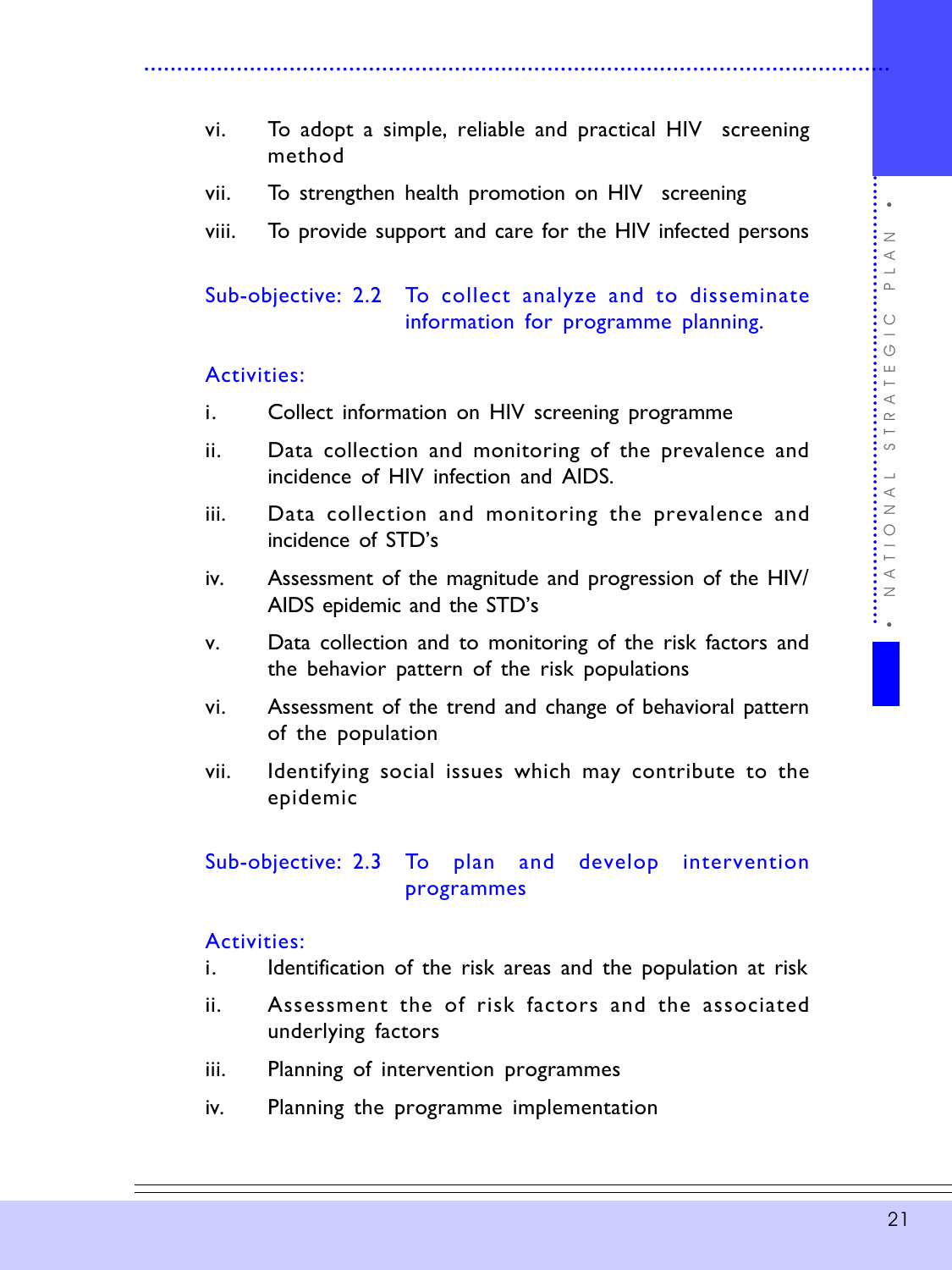v. To plan for programme evaluation

<span id="page-21-0"></span>.................................................................................................................

vi. Reviewing and modifying the intervention programmes

The Ministry of Health has implemented the HIV screening programmes and those who are screened are in rehabilitation programmes in the prisons or drug rehabilitation centers. Prostitutes are also screened drug through police raids.

Involvement of the various sectors is important so as to have a good response to the HIV screening programme.

Although information on HIV infection can be collected, information on the risk factors and related issues should also be obtained with cooperation of the other government agencies such as Ministry of National Unity, Police Department, Information, Education Department and KEMAS etc.

#### OBJECTIVE: 3 TO STRENGTHEN THE PREVENTION OF HIV **TRANSMISSION**

The prevention programme is very important in view that there is no cure for those infected with HIV and no vaccine for prevention of infection. This preventive effort must be carried out in an integrated and coordinated manner with other sectors and non-government organizations.

The mobilisation of young people and women in creating HIV awareness programme will certainly provide greater impact. These groups are vulnerable to HIV infection.

The importance of prevention is to provide accurate and adequate information on HIV/AIDS to the public and those at risk. They need to be informed the various modes of transmission. HIV can be transmitted through sexual contact with HIV infected persons, through the transfer of the HIV contaminated blood or blood product (sharing of needles among injecting drug users) and from infected pregnant women to her child.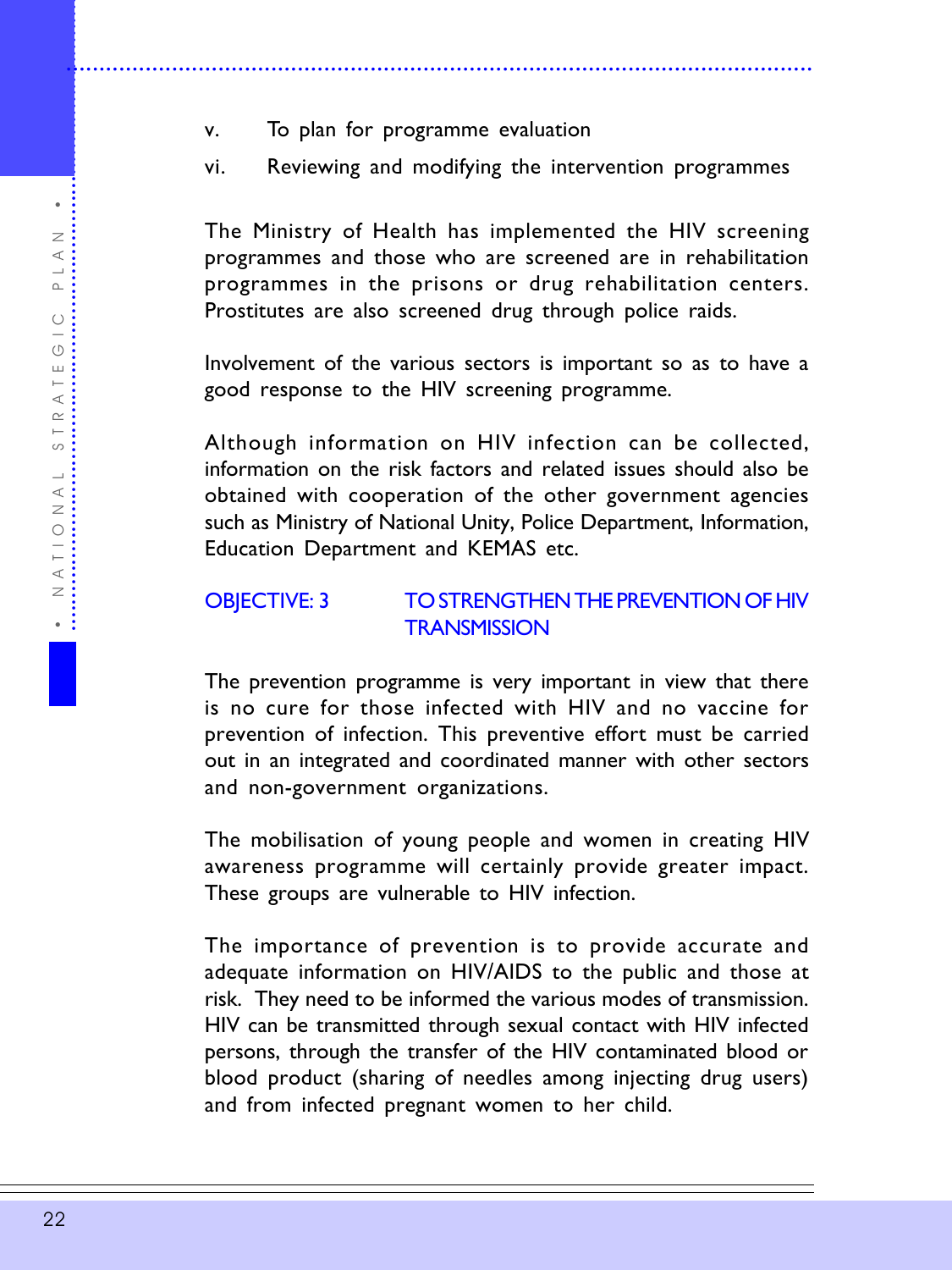The approach in HIV prevention should emphasise on the dissemination of information on HIV/AIDS through continuous health education and health promotion activities.

.................................................................................................................

The message should include the principles of ABCDE as follows:

Abstinence from sexual intercourse with known HIV infected person is the most effective way of preventing HIV infection. Be faithful to your partners or spouse. Having multiple sexual partners, or having concurrent multiple sexual partners, will increase the risk of HIV infection. Consistent and correct use of condom will reduce the risk of HIV infection.

Correct and consistent health education messages must be given to the public and those at risk. Don't take drugs, or don't get involved with drugs. It creates more harm to individuals health. Smoking leads to drug taking and later to intravenous drag abuse. Thus sharing of infected needles exposes to HIV infection. Therefore not getting involved in drugs, or for acquiring HIV infection through this means.

Education of the people and especially those, at of HIV infection is essential in disease prevention. The information that is to be disseminated must be tailored to the needs of groups targeted. Promotion of moral values and need to adopt as well as adhere to the religious teachings will become the most effective barrier to HIV infection. They should be encouraged to maintain a healthy lifestyle.

Sub-objective: 3.1 To provide accurate and adequate information on HIV infection and AIDS to the general population, vulnerable groups, people at risk and to those infected and affected with HIV infection and AIDS.

#### Activities:

i) Provide up-to date and accurate information on HIV infection and AIDS to the general population, vulnerable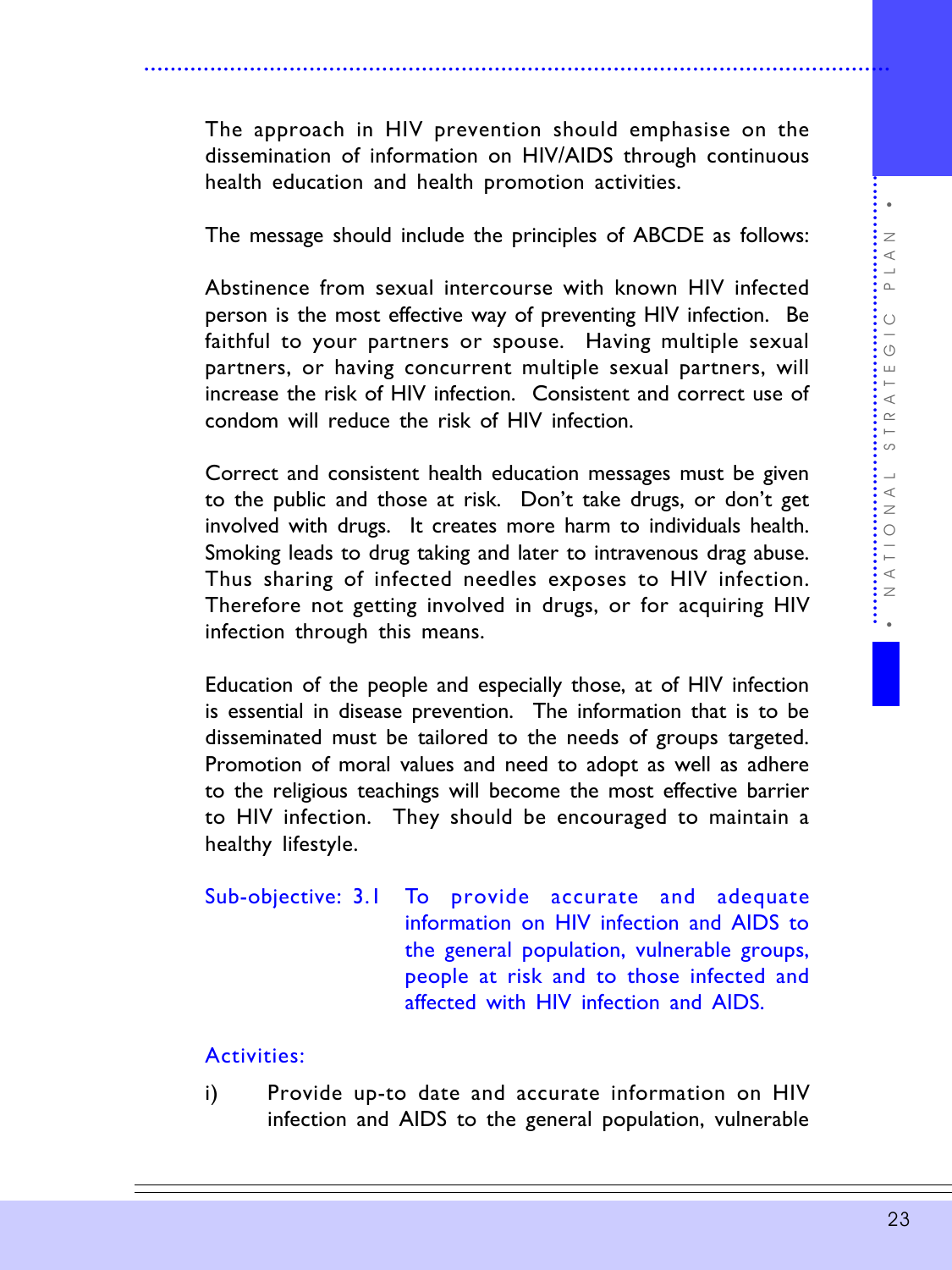- ii) To incoorperate of HIV/AIDS information and education into the medical curriculum.
- iii) Strengthen the family life education in schools.

- iv) Integration of HIV prevention activities as part of the Health Promoting School Programme.
- v) Development and strengthen the collaboration, cooperation and participation of other government agencies, non-governmental organization and community and the private sectors.

The implementation of these activities should be taken up by the various agencies and organizations involved in HIV prevention. It should be gender sensitive and the implemental will be integrated in the various existing activities/clubs such as the PROSTAR, 'Rakan Muda', 'Jiran Muda', 'Rakan Masjid', 'Kursus Perkhawinan', 'Lions Club, Rotary Club' etc.

## Sub-objective: 3.2 To reduce HIV infection through sexual transmission

- i) Disseminate information on HIV infection and AIDS to the vulnerable groups and population at risk eg. Sex workers their clients, and people with multiple sexual partners.
- ii) To abstain from having sexual intercourse with HIV infected persons.
- iii) To discourage promiscuity, extra-and pre marital sexual activities.
- iv) Promotion of healthy life-style practices and the moral values.
- v) Provision of information on the risk reduction methods to people with high risk behaviour and vulnerable groups.
- vi) Provision of individual counseling or group counseling to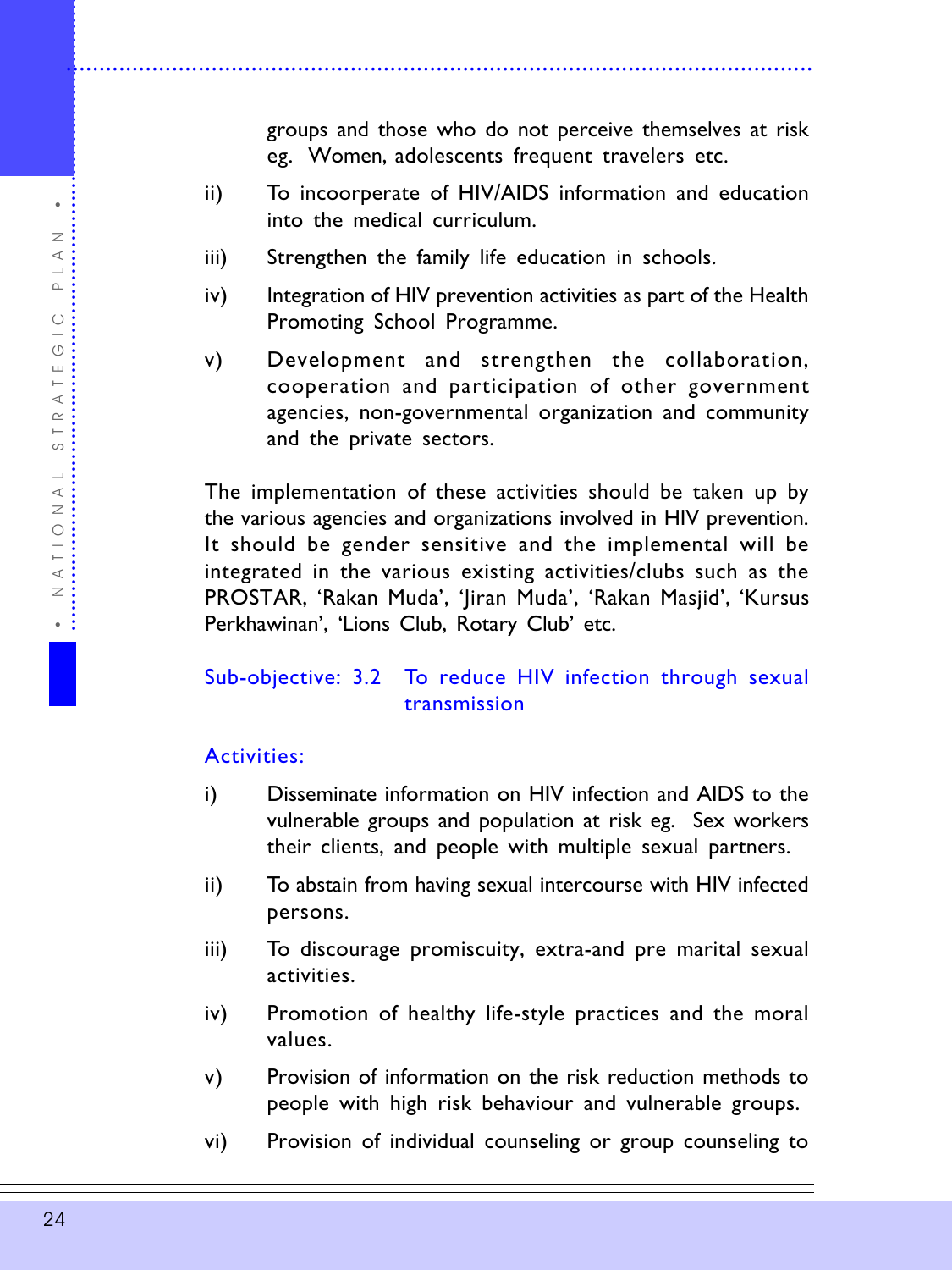those with high risk behaviour.

vii) Provides medical and health care support to those who and infected and affected by HIV infection.

.................................................................................................................

- viii) Encourage HIV testing and voluntary screening for early diagnosis.
- ix) Encourage outreach programmes for the high risk and vulnerable groups.

#### Sub-Objective: 3.4 To reduce the risk of HIV transmission among the drug users.

#### Activities:

- i) Dissemination of information on HIV infection and AIDS among those with high risk behaviour especially those involved in drugs. Emphasis should be given on messages such as "do not take dgurs", "do not inject drugs" and "do not share needles or syringes".
- ii) Strengthening the cooperation and collaboration with National Drug Agency in preventing drug abuse.
- iii) Expansion the participation of the government agencies, private sectors and non-governmental organization in management.
- iv) Strengthening HIV prevention among the inmates in the rehabilitation institutions.
- v) Provision information on risk reduction methods.
- vi) Strengthening of counseling activities in the rehabilitation institutions.
- vii) Strengthening in-service training for the medical/health staff on updates on HIV/AIDS and HIV counseling.

The implementation of these activities must be crried out by the various agencies and organizations involved in the prevention of drug abuses and of HIV infection. The National Drug Agencies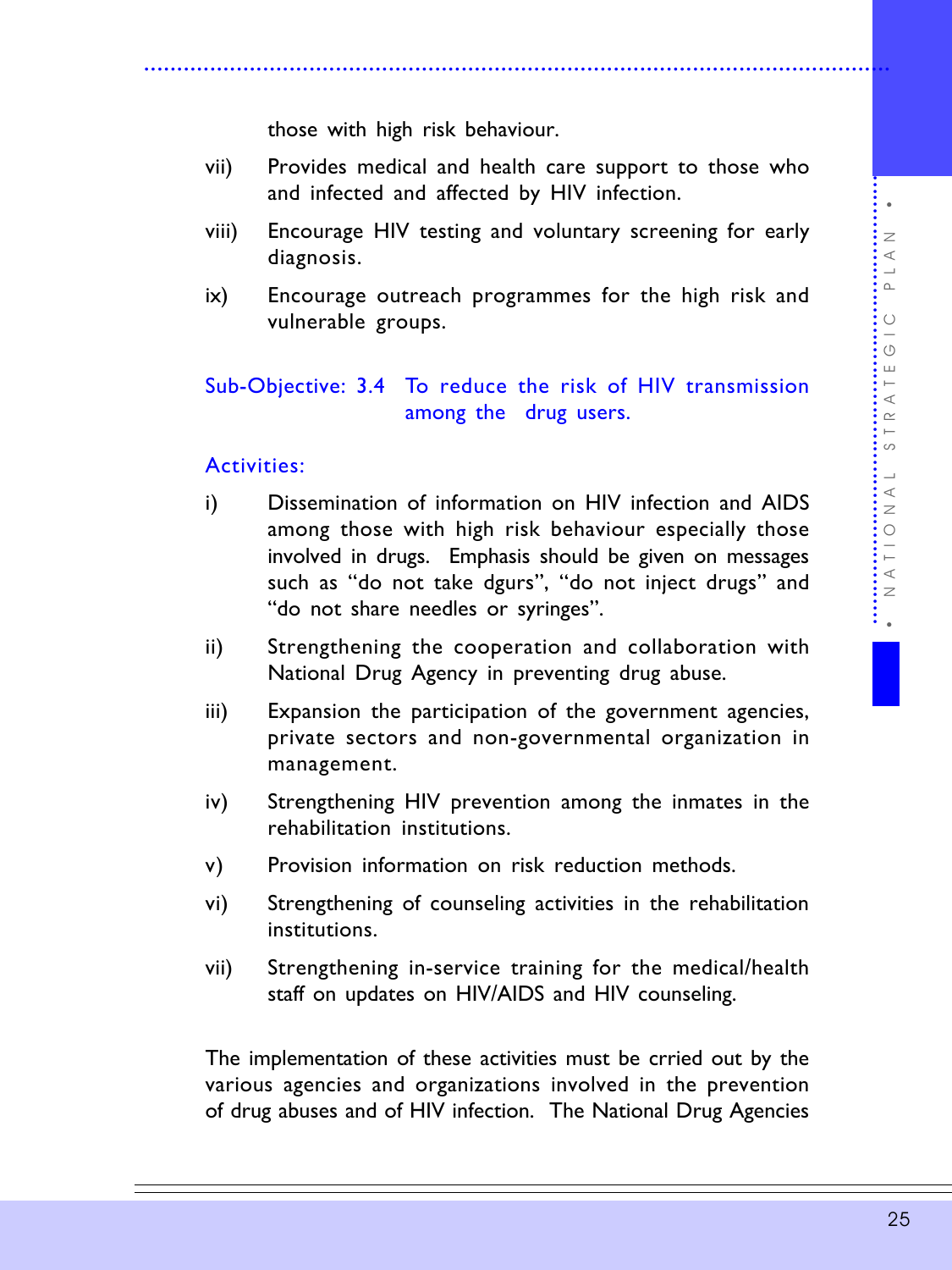and PEMADAM alone will not be able to effectively achieve the goal of abolishing drug abuse. Cooperation and collaboration with the various agencies, private sectors and non-governmental organizations through the existing programme may of the preventing of drug abuse and HIV infection.

.................................................................................................................

## Sub-Objective:3.3 To strengthen prevention and control of STD

#### Activities:

- i) Emphasise the importance of STD infection and its relations with HIV infection
- ii) Improvement of the availability and accessibility of the STD services, through the integration of STD services into primary health care.
- iii) Encouraging early detection and appropriate STD case management.
- iv) Adoption the 'modified syndromic approach' as STD management strategy for the primary care setting.
- v) To develop and implement guidelines for STD Mangement.

## Sub-Objective:3.5 To ensure safety of blood transfusion services.

## Activities:

i) Asscertaining that all donated blood is screened for HIV infection.

> ii) Ensuring that all blood products used are free from HIV infection.

- iii) To implement the donor deferral system.
- iv) Discourage replacement donors.
- v) Observing judicious blood transfusion practices.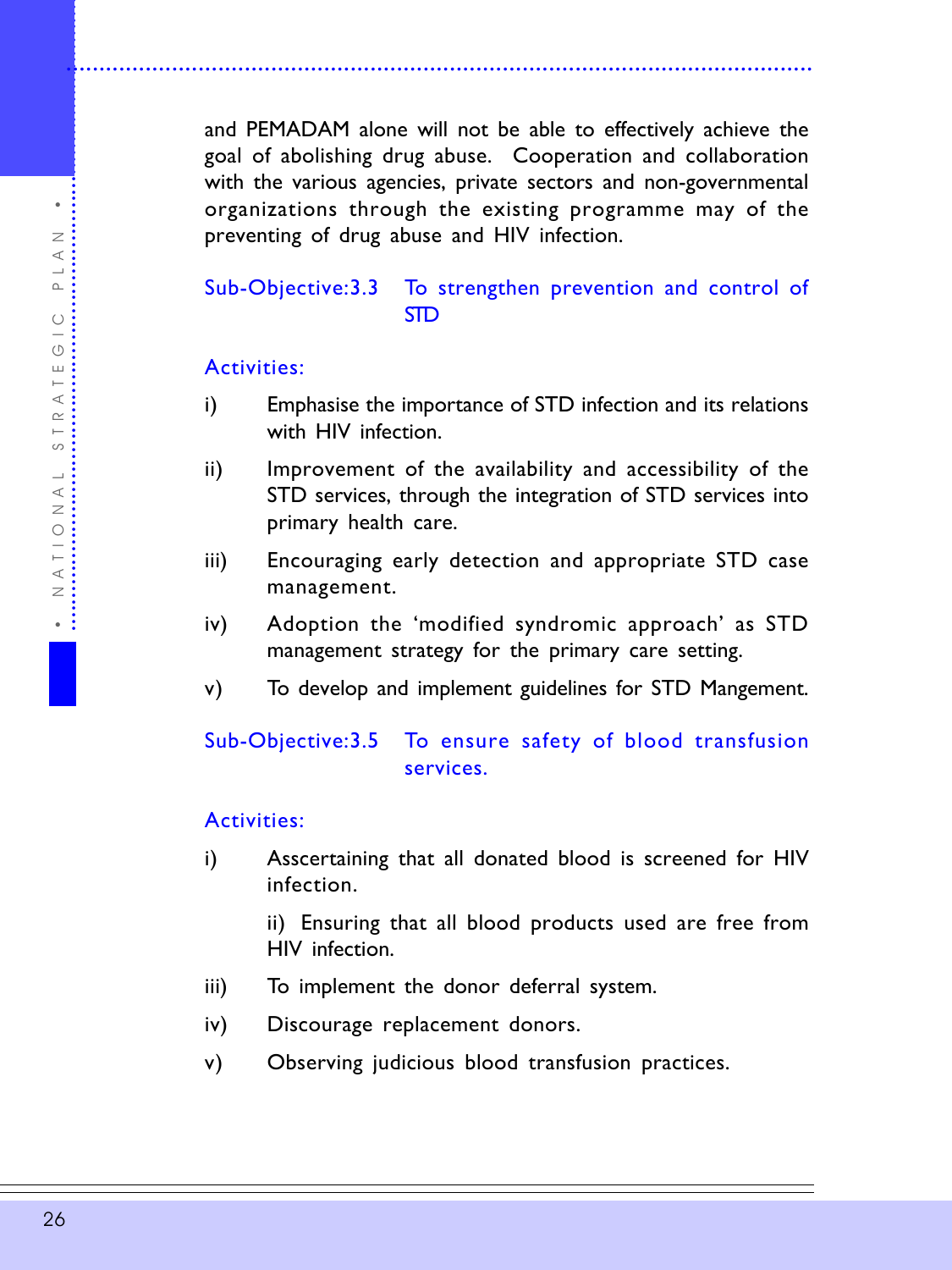The Ministry of Health has implemented measures to ensure that all blood and blood products used is safe. All donated blood is screened before it id transfused to patients. All sectors involved in medical care, such as private blood transfusion.

.................................................................................................................

#### Sub-Objective: 3.6 To reduce perinatal transmission of HIV

#### Activities:

- i) Strengthening the logistics for the prevention of vertical HIV transmission.
- ii) Introduction of the HIV screening programmes for antenatal mothers for early detection.
- iii) Strengthen the health education and HIV counseling for antenatal mothers and their spouses.
- iv) Provision pre-test and post-test counseling for antenatal mothers and theirs spouses.
- v) Provision of zidovudin (AZT) therapy to the HIV infected antenatal mothers and their newborn.
- vi) Implementation of proper follow-up of the ANC mothers, spouses and their newborn.
- vii) Evaluate the effectiveness of the programme.

The HIV screening programmer for the antenatal mothers has been implemented in the government clinics and hospitals. This programme should also involve private medical care services.

#### Sub Objective 3.7 To reduce the risk of HIV transmission at the work Place.

- i) Dissemination information on HIV infection and AIDS at the workplaces.
- ii) Implementation of the concept of 'universal precaution' for the relevant processes in the work place.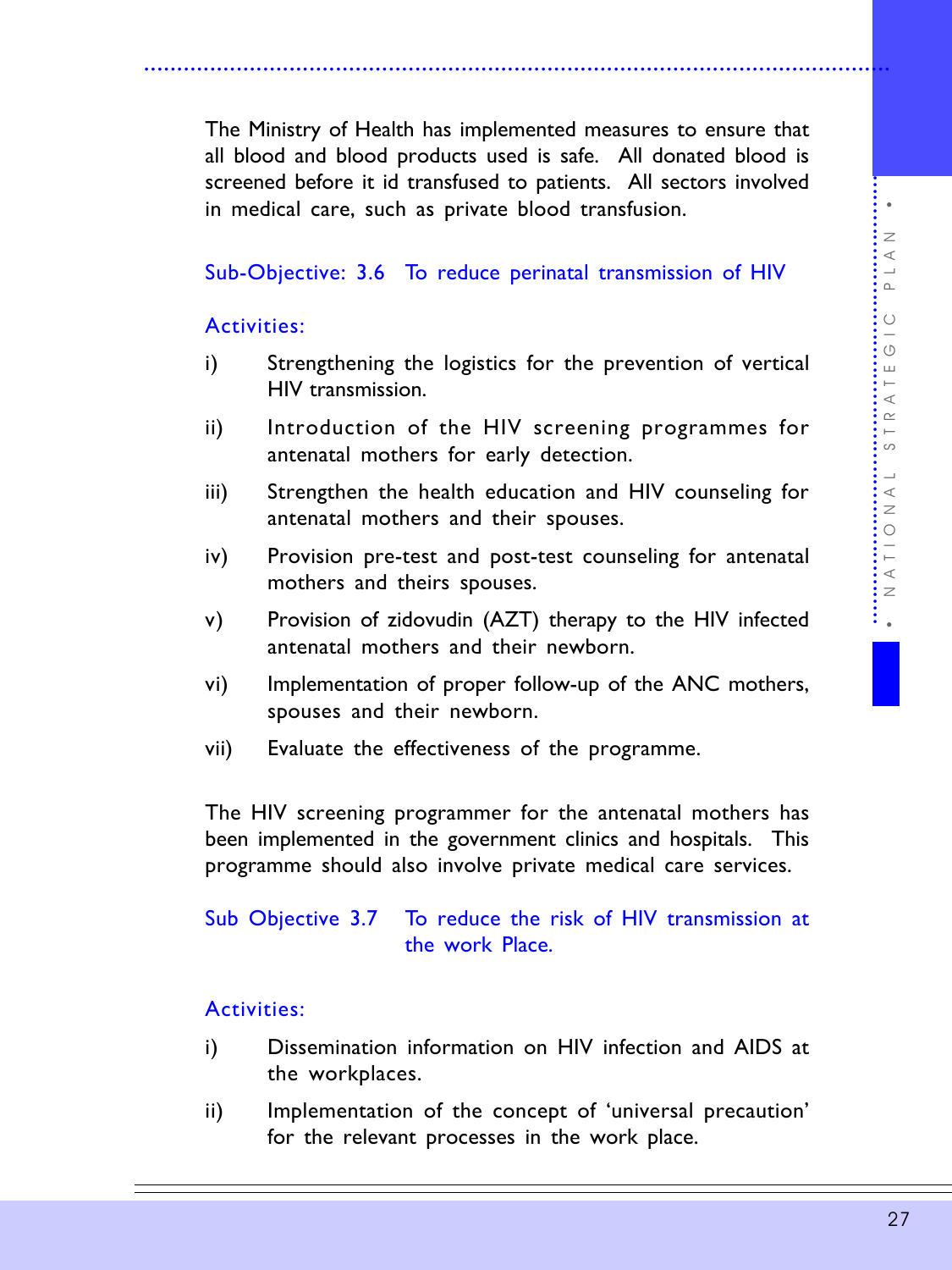## <span id="page-27-0"></span>OBJECTIVE: 4 TO PROVIDE CARE AND SUPPORT TO THOSE INFECTED AND AFFECTED WITH HIV/AIDS.

Establishment of conducive social and support services for the management of HIV/AIDS patients and their families.

The escalating number of the people infected with HIV and AIDS will exert an increasing demand for the government to provide health and medical care. HIV/AIDS also has a social, financial and psychological impact on the patient and the affected family. The community should play a bigger role in providing care and support for those affected.

HIV/AIDS causes discrimination and prejudice of those infected to inform their own family, as they fear rejection. The families tend to deny the needed care and support because of the misconception the disease. Through continuous health education and information dissemination, the community members will be better informed and able to densities the issue.

Intensive participation of the various government agencies, civil societies such private sector, together with the family members, friends and local communities in the prevention work and the provision of care, could provide an opportunity to enhance level of awareness.

Sub-Objective: 4.1 To provide comprehensive health, medical and dental care to those infected and affected with HIV/AIDS.

- i. Provision of facilities for early HIV diagnosis.
- ii. To provide facilities for health, medical and dental care that is accessible to people infected with HIV and AIDS and those affected by the infection.
- iii. Ensuring that discrimination in the provision of health,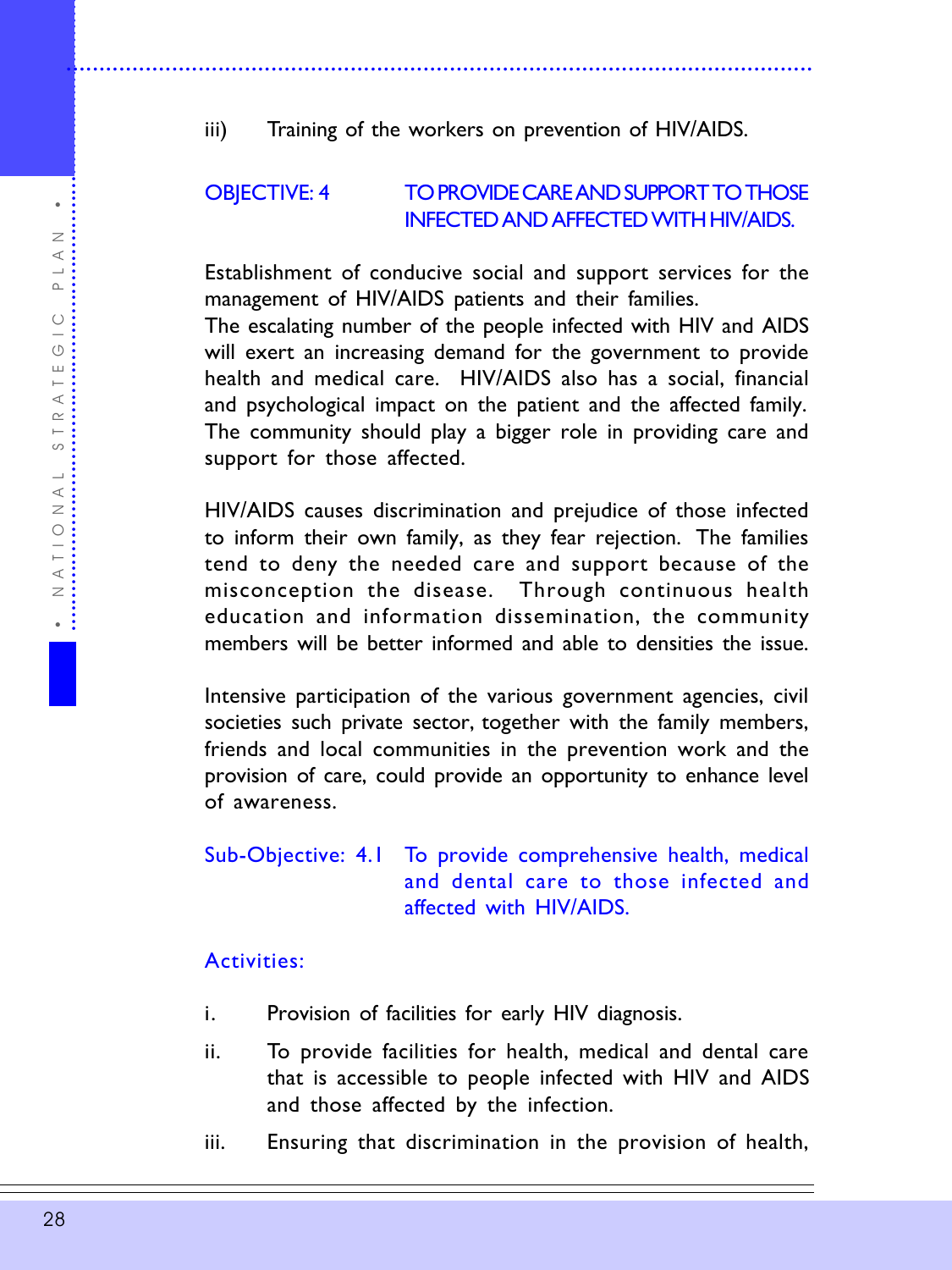medical and dental care is eliminated and the confidentiality is maintained.

.................................................................................................................

- iv. Integration of medical services into the primary health care and to make it more accessible and affordable to the patients.
- v. Ensuring the accessibility to drug and laboratory facilities.
- vi. Provision care and support for terminal care of the disease.
- vii. Strengthening counseling services for HIV infected people and AIDS patients and their family members.
- viii. Provision of health education and health promotion for the general public and those with high risk behavior.

The patients need to be informed on the importance of the early diagnosis and treatment which can slowdown the disease progression and prolong the quality of life. The various agencies together with the private practitioner, private hospitals and medical care provider will have to play as important role in providing these essential services.

#### Sub-objective: 4.2 To train, provide knowledge and skill to the health, medical, dental care providers.

- i. Strengthening HIV/AIDS training program for the medical, health and dental staff
- ii. Training of more Infectious Disease Specialists, and train existing specialist in HIV/AIDS care
- iii. Training Health Officer and Medical Officer in dealing with the HIV/AIDS epidemic
- iv. Training which includes provision of skill and knowledge to the paramedical and supportive staff
- v. Provision of continuous in service training to medical, health and dental staff in HIV/AIDS care.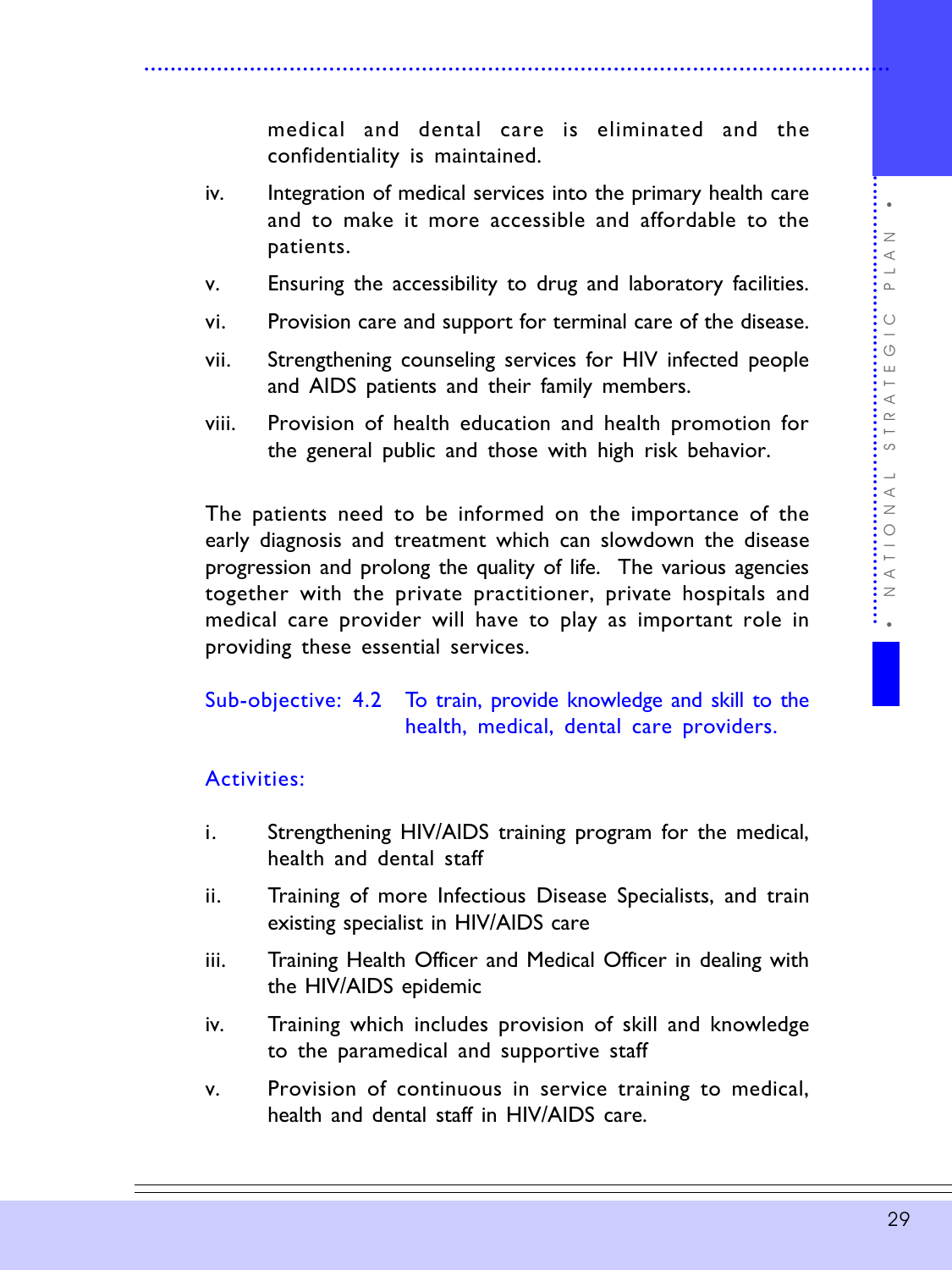.................................................................................................. •• NATIONAL STRATEGIC PLAN  $\geq$  $\prec$  $\square$  $\bigcirc$  $\circlearrowleft$ ш  $\overline{a}$  $\prec$ 

 $\simeq$ S  $\overline{\phantom{a}}$  $\prec$  $\geq$  $\begin{array}{c}\n\triangle 1 & 1\n\end{array}$  $\overline{z}$  $\cdot$  : vi. Provision adequate financial allocation for the continuous training activities

.................................................................................................................

vii. Provision of guidelines and protocols as a guide in managing HIV infection and AIDS.

The number of specialist dealing with HIV infection and AIDS is still limited and they are not evenly distributed throughout the country. The capabilities of the medical officers and the paramedical officers and supportive staff also need to be improved greatly. Knowledge and skills improvement among Medical Officer and paramedics will improve the care and treatment given to HIV/AIDS patients. Ministry of Health, Universities and private medical universities/colleges need to incorporate HIV/AIDS in their pre graduate and postgraduate teaching curriculum.

#### Sub-Objective: 4.3 To provide care and support to those infected and affected by HIV infection and AIDS.

- i. To provide emotional, financial and physical support to those infected and affected by HIV infection and AIDS
- ii. To provide counseling and advise, and to motivate those involved to be positive and live positively
- iii. To advocate for the integrated and multisectoral involvement in the provision of care and support
- iv. To encourage participation of the private sectors and the non-governmental organization in providing care and support and to support and promote the establishment of the support groups not only in Klang Valley but throughout the country
- v. To support the establishment of hospices if the need arises
- vi. To train those involve in counseling and in provision of care and support of people affected and infected by HIV/ AIDS.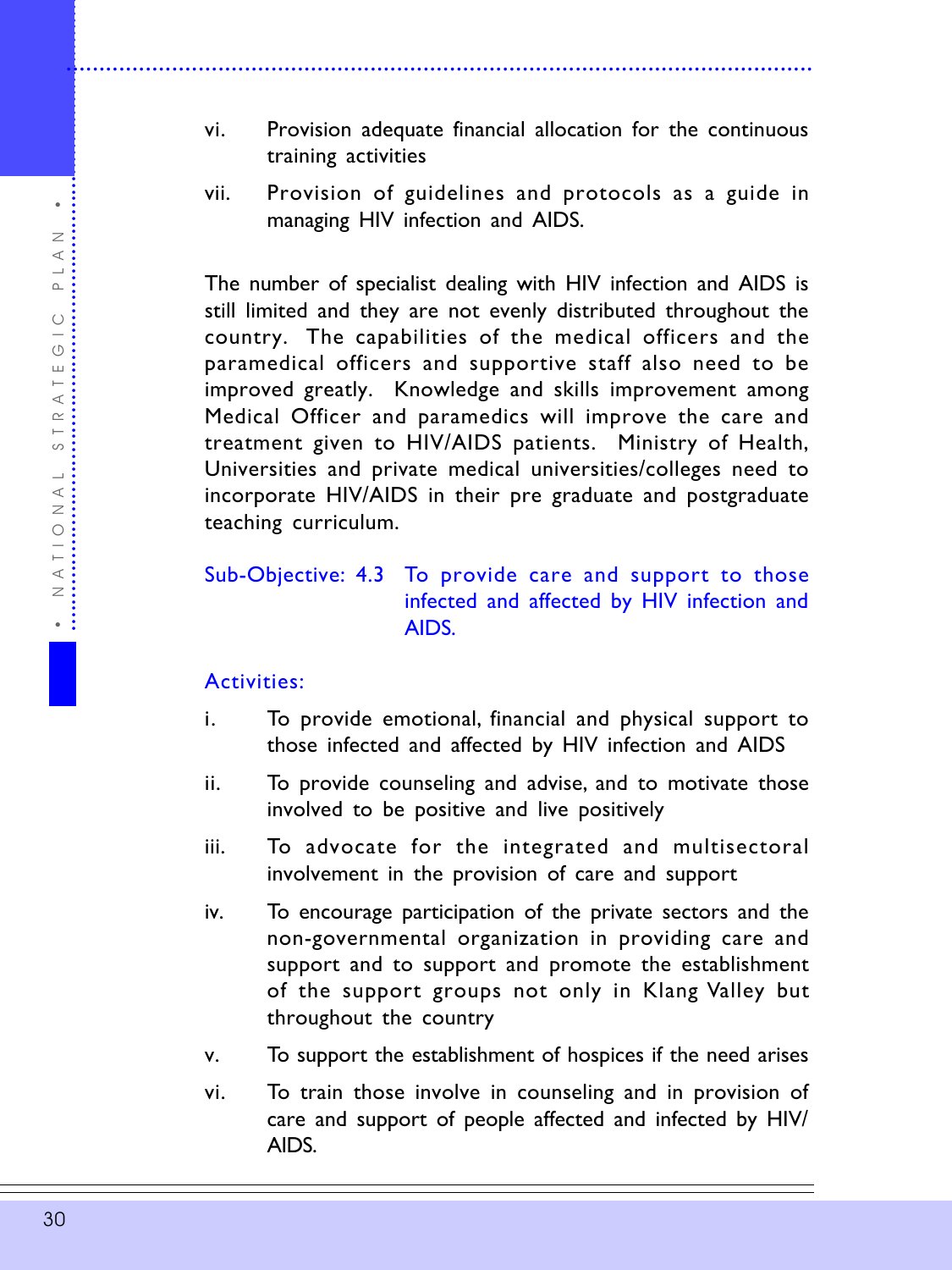Provision of care and support to those infected and affected with HIV is very essential. The issues addressed is complex and varies, the establishment of various support groups through the various civil societies and non-governmental organization will certainly benefit those in need. The government agencies such as welfare department and the role of inland revenue department, Employer Provident Fund etc probably can look into the welfare of those infected and affected by the HIV/AIDS epidemic.

.................................................................................................................

## Sub-Objective: 4.4 To encourage the establishment of the community Support groups

#### Activities:

- i. Encouraging the establishment of the halfway homes to cater for the abandoned and rejected people with HIV infection or AIDS.
- ii. Encouraging the establishment of the hospice services to provide care for the terminally ill patients with HIV/AIDS.
- iii. Encourage community participation for the support of people with HIV/AIDS.
- iv. Provision of training including to those involves in support groups and in provision care to people infected/affected with HIV/AIDS.
- v. Encouraging the involvement of people infected and affected with HIV/AIDS, to actively participate in providing care and support (peer support).
- vi. Provision of funds and facilities far the implementation of these activities.

As the number of HIV infection and AIDS is increasing, the government alone won't be able to cope in providing care and services. The role of the non-governmental organization and the member of the society in providing support and establishing community support groups are very essential. They have to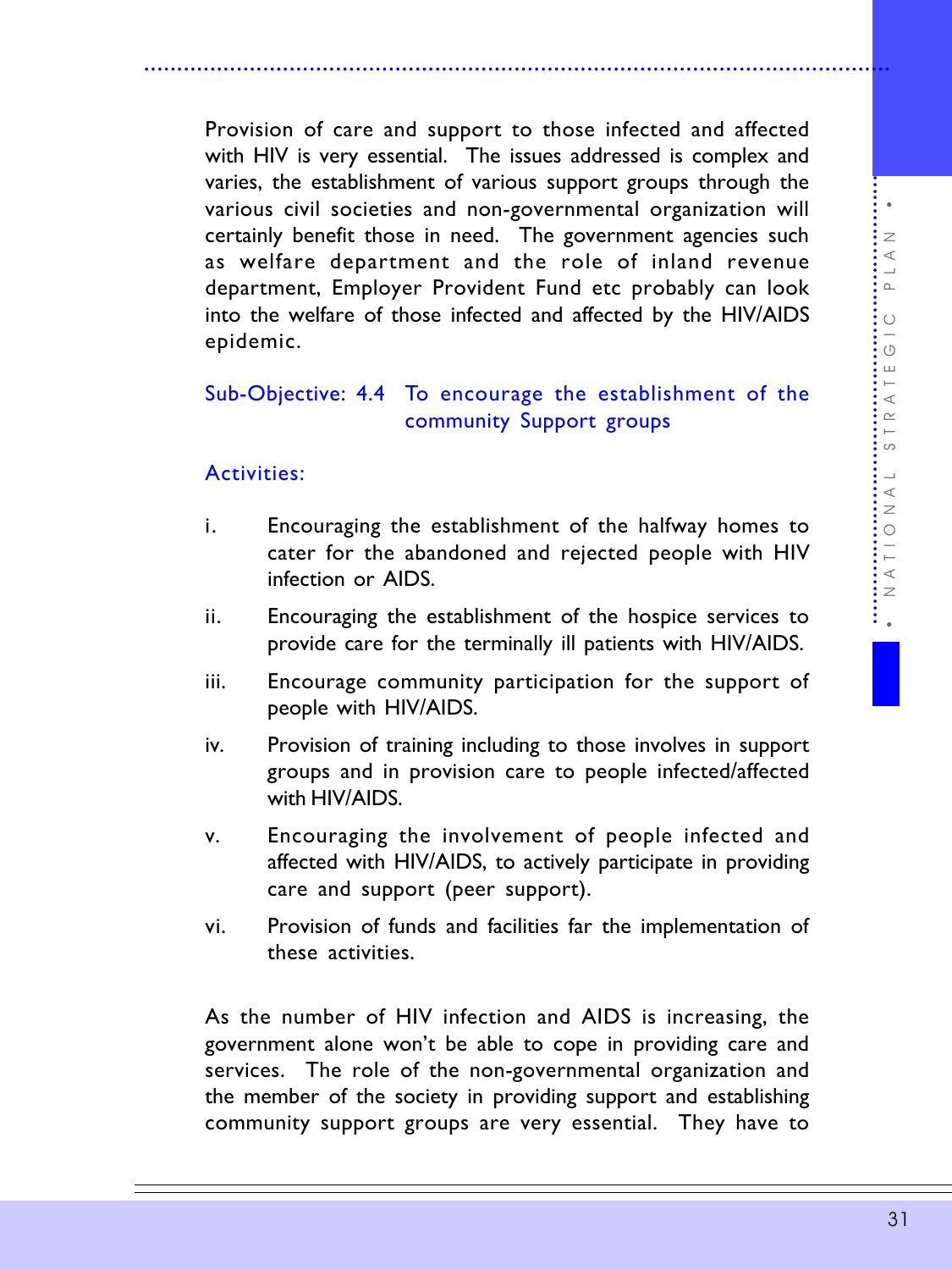complement what the government has done. The influential people and leaders, community leaders and their members and religious groups should participate and take lead to actively involve in providing support to people in need.

#### OBJECTIVE: 5 TRAINING AND RESEARCH CENTRE

<span id="page-31-0"></span>.................................................................................................................

Misconception and misunderstanding among the member of the community and health care providers have contribute to the issues of stigma, prejudices and discrimination as what has been said by people. All these if not properly address will hinder all the efforts for disease prevention ant at the same time would put unnecessary pressure and stress to those infected and affected by the epidemic.

As it is, continuous training and education on HIV infection and AIDS for the member of the community and the member of the medical and health care providers is very essential. They should have better understanding with accurate and up-to date information on HIV infection and AIDS, so that they do not hesitate to provide care and support ant not to create uneasiness in their relationship with HIV infected people.

## Sub-Objective: 5.1 To strengthen training programme for counselors and to ensure the quality of the counseling services.

- i) Encouraging the various government agencies and the non-governmental organization to actively involve and participate in training and research activities.
- ii) Strengthening the training capabilities.
- iii) Preparation and production of a module for training of counselors.
- iv) Training trainers for the training activities.
- v) Recruitment and train more counselors in HIV/AIDS.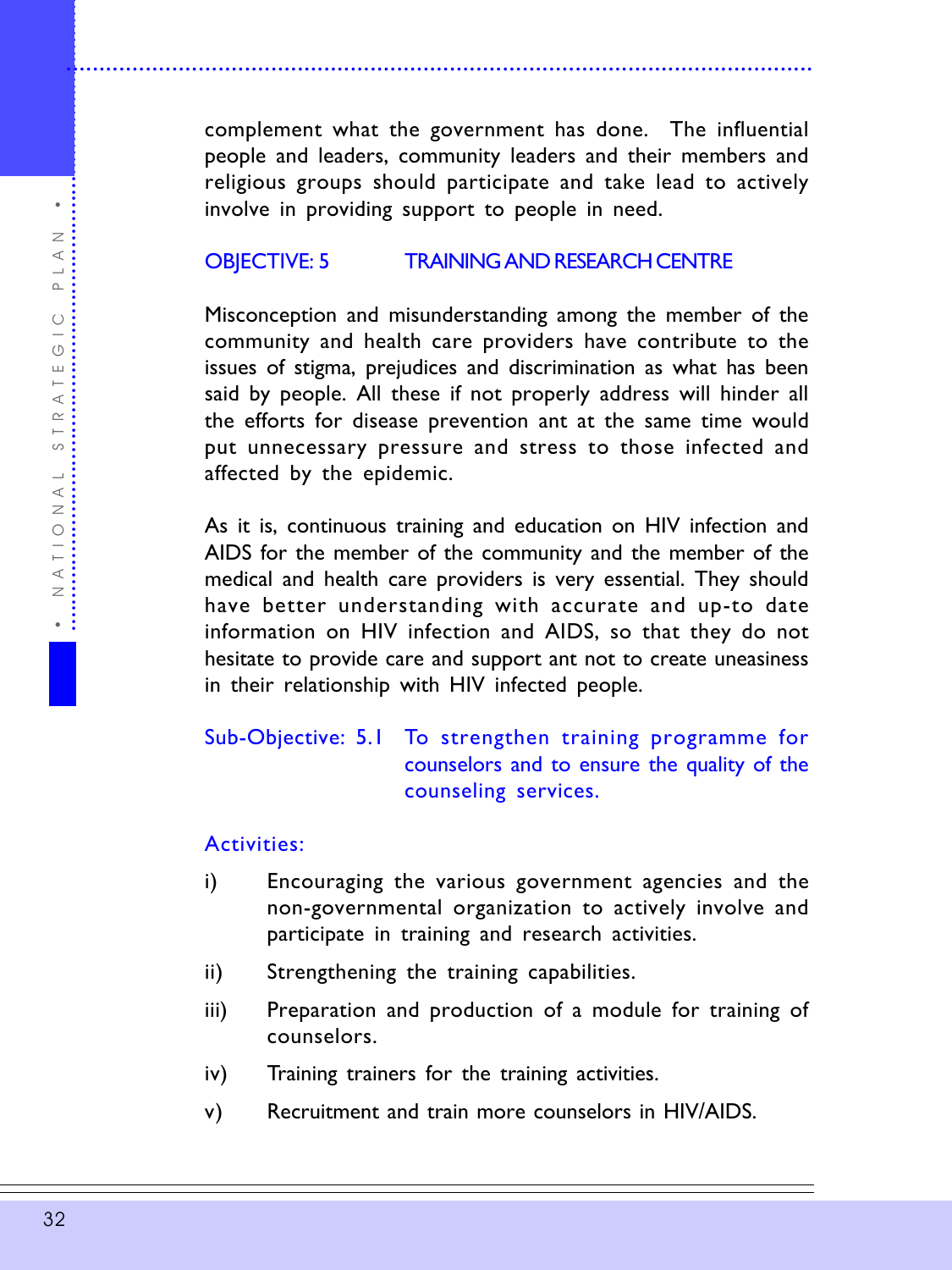- <span id="page-32-0"></span>vi) Supporting and establishing more counseling centres.
- vii) Encouraging private sectors to be involved in training and provision of counseling facilities for their staff.

viii) To encourage the involvement of people infected with HIV o be involved in peer counseling.

Efforts should be made to encourage the individuals, family members, health care providers, organization and agencies to participate in the counseling services to the people with HIV/ AIDS. Counseling is one of the important components in the management of the HIV infected persons and their families.

Various government agencies such as Ministries of Education, National Unity and Social Department, Universities, Religious council, Private Medical and Health Institution, professional bodies together with Ministry of Health should participate and coordinate the training activities.

#### OBJECTIVE: 6 TO SAFEGUARD THE RIGHTS OF PEOPLE LIVING WITH HIV INFECTION AND AIDS.

HIV infection and AIDS should be treated as any other communicable disease. The rights of those infected with HIV and those succumb to AIDS should be maintained and protected. People infected with HIV infection still can live a long quality life, and still can contribute to the nation building. What is important, there is a need for the disease to be diagnosed early so that measures could be taken to ensure quality life and prevent disease from spreading.

HIV infection is not easily transmitted from one person to the other. It is only being transmitted through sexual contact with HIV infected persons, through the transfer of infected blood products, in Malaysian context through sharing of needles among the drug users, and from HIV infected pregnant women to their newborn.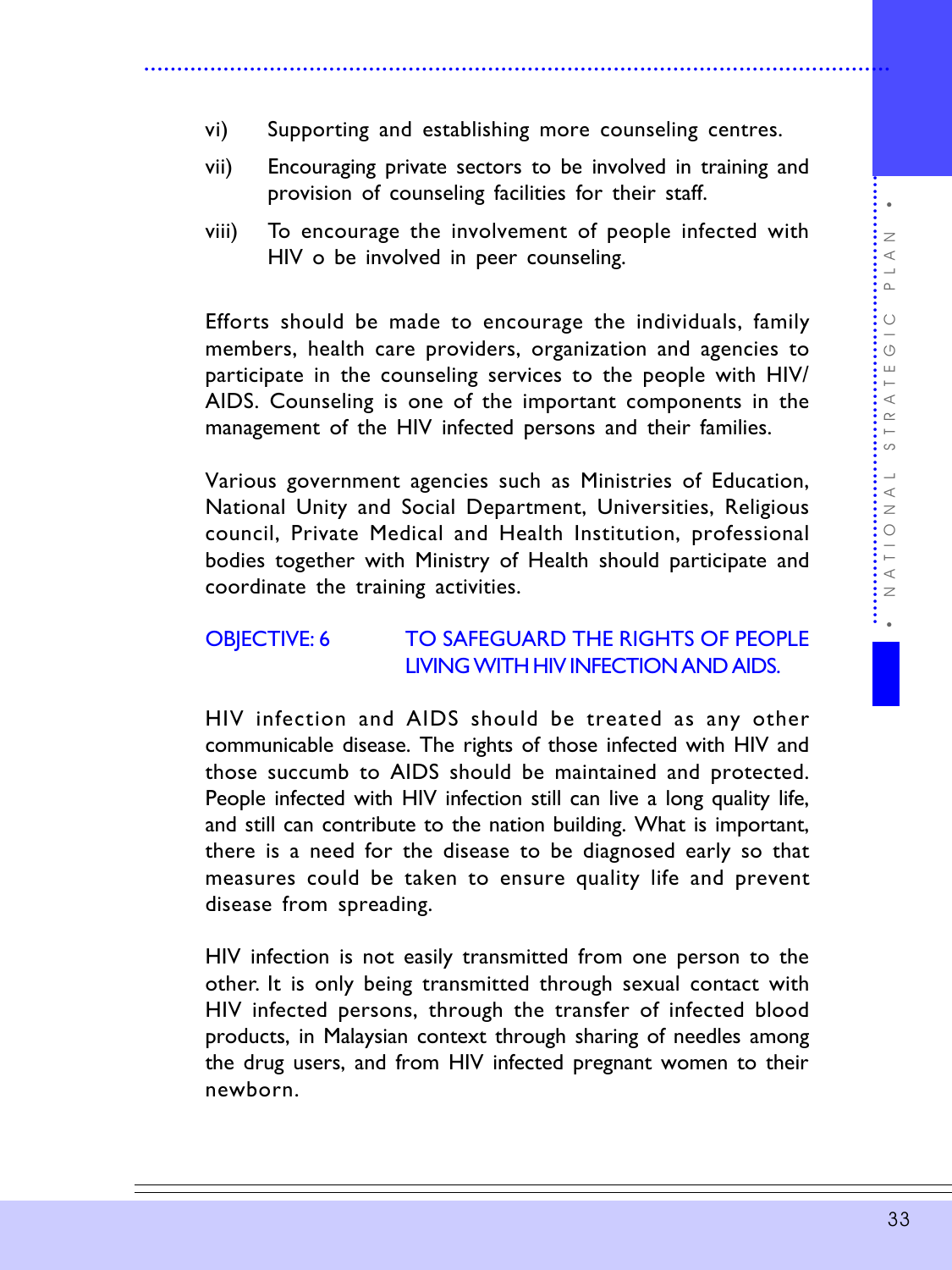## Sub-Objective: 6.1 To reduce prejudice and discrimination.

#### Activities:

- i) Advocacy and to sensitize the employers for the need to provide equal opportunity for employment for HIV infected people.
- ii) To advocate and to sensitize the schools and teachers for the need to provide and to treat HIV infected students as any other students.
- iii) To ensure the rights for employment and the rights for education is not being hinder for being HIV infected.
- iv) HIV testing should not be a requirement for employment or for entering educational institution.
- v) To ensure the individuals' rights for traveling and entertainment is not restricted.
- vi) To continue with education and health promotion activities on HIV/AIDS. To defuse the misunderstanding and misconception which lead to prejudice and discrimination.

The various ministries such as Ministry of Human Resources and Manpower, Ministry of education, the private sectors, the corporate bodies, the employers and the teaches and the head of the school and teaching institutions should be informed. They should take initiative to have better understanding about HIV infection and to enable them to participate in ensuring the rights of those infected and affected with HIV infection is taken care of.

Sub-Objective: 6.2 To ensure the right and responsibilities to protect one self and others from infection.

## Activities:

i. To continue with health education and health promotion activities in relation to HIV infection and AIDS, especially to make the public know the risk activities which may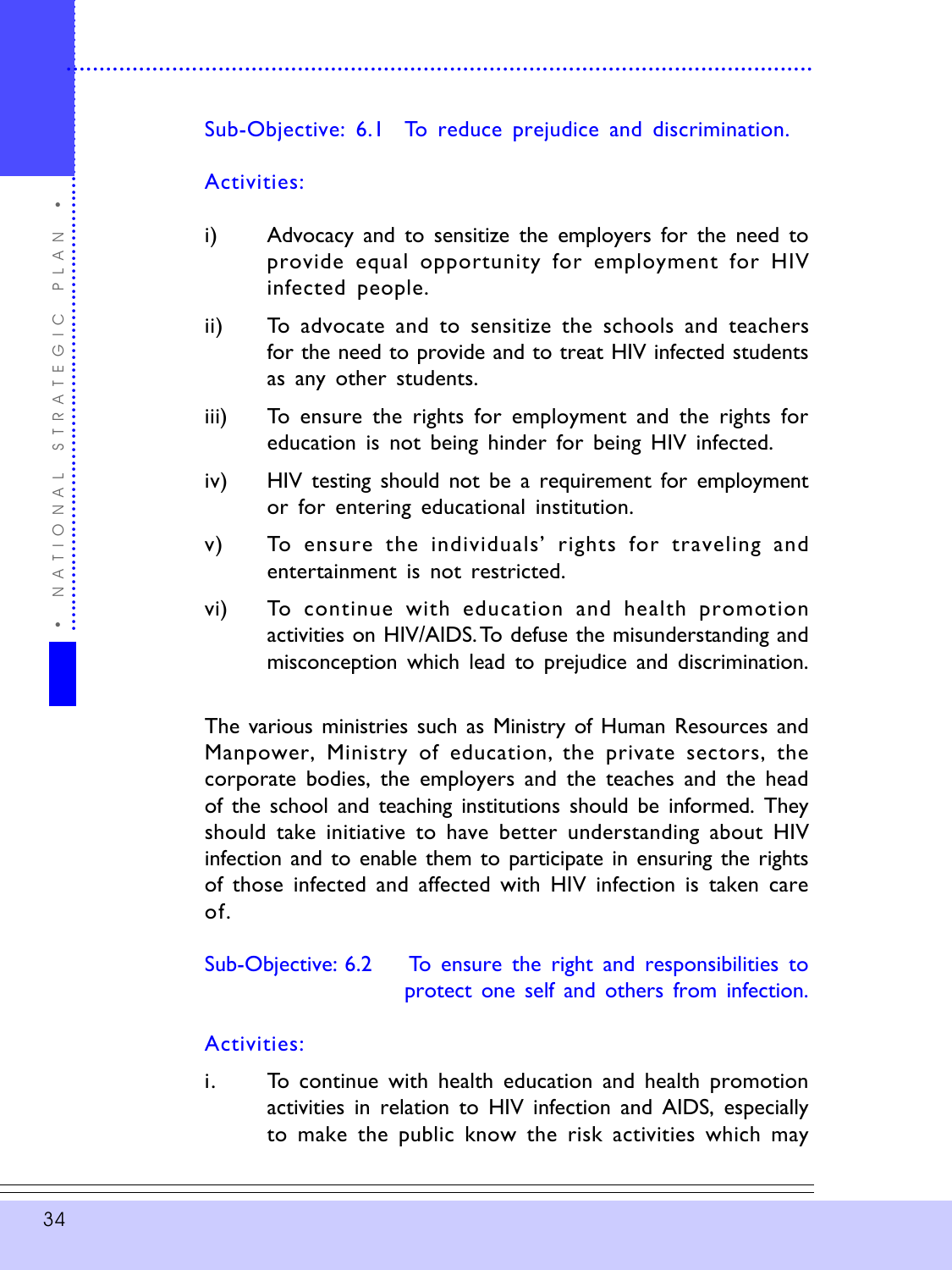lead to HIV infection and how to prevent it.

- ii. To encourage early diagnosis of HIV infection.
- iii. To encourage those known to be HIV infected to be responsible and not to spread the disease to the others.

.................................................................................................................

iv. To encourage pre-material HIV testing. The intention is not to prevent them from marriage but to provide them with opportunity to take preventive